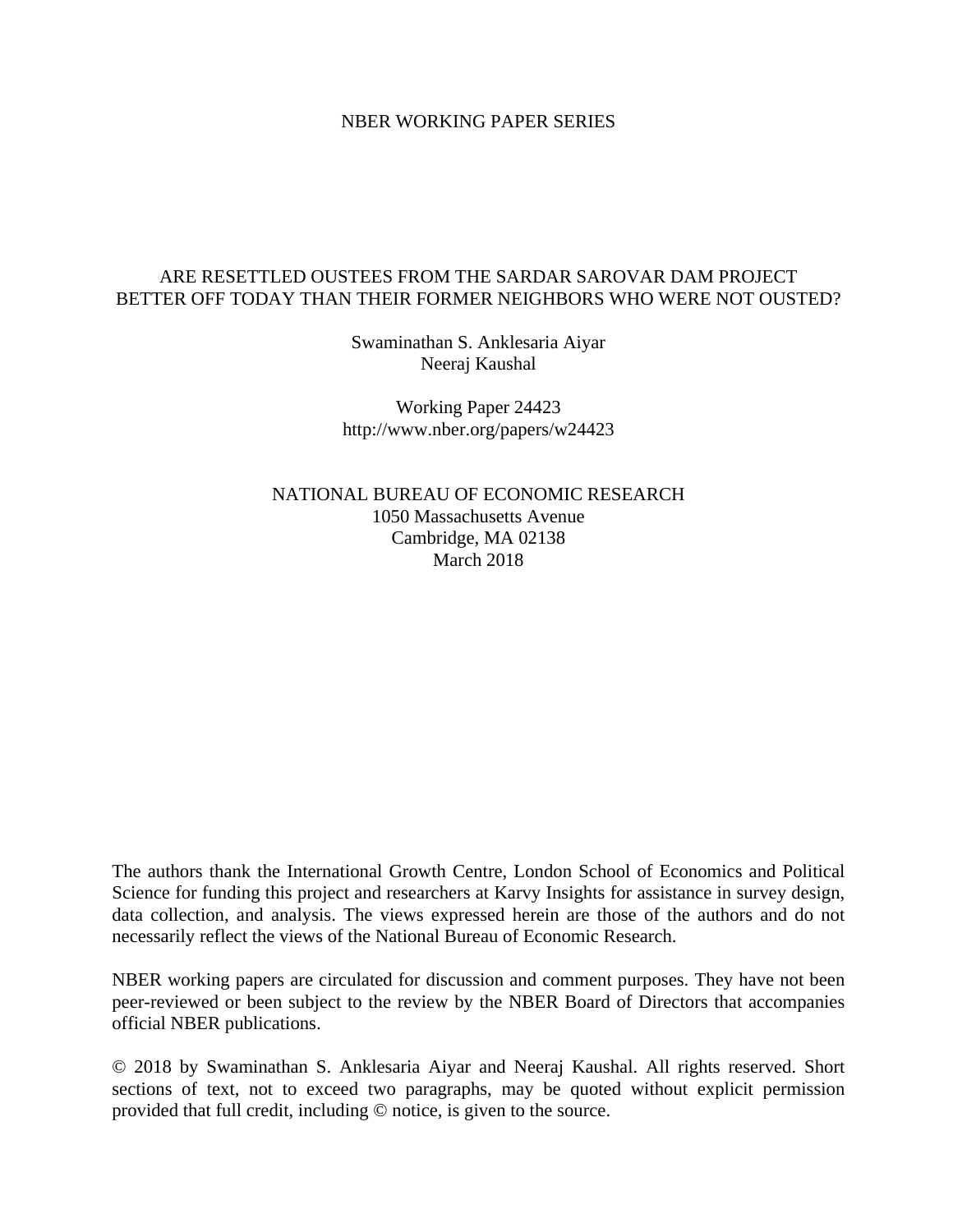Are Resettled Oustees from the Sardar Sarovar Dam Project Better off Today than their Former Neighbors who were not Ousted? Swaminathan S. Anklesaria Aiyar and Neeraj Kaushal NBER Working Paper No. 24423 March 2018 JEL No. H1,H13,H75,I0

## **ABSTRACT**

The Sardar Sarovar Dam in Gujarat is arguably the most controversial dam ever built in India, with over a 100,000 displaced people. Most ousted families in Gujarat were resettled in the late 1980s and early 1990s. All oustees were tribals—a term used in India to cover a list of tribes viewed as so backward and historically oppressed that the Indian Constitution in 1950 reserved a quota of seats in education, government jobs, and Parliamentary seats for them. The Gujarat government promised to offer each male adult in the ousted families above the age of 18 five acres of land regardless of their earlier forest holdings. Additional compensation was to be given for loss of houses and livestock. Despite the continuing opposition to the dam from influential NGOs, there is no systematic empirical study of its effects on the long-term wellbeing of the ousted families. Our study investigates: Are resettled oustees from the Sardar Sarovar Dam project better off in 2017, approximately three decades after resettlement, than their former neighbours who were not ousted?

We carried out a survey of a randomly selected sample of outsted families (treatment group) and a randomly selected sample of their former neighbors who lived in high areas that would remain above water when the reservoir rises to its maximum height and therefore were allowed to stay (comparison group). We found that, despite implementation glitches, those displaced were far better off than their former forest neighbours in ownership of a range of assets including TVs, cellphones, vehicles, access to schools and hospitals, and agricultural markets. The gap in asset ownership and other outcomes between the treatment and comparison groups were often statistically larger if the heads of the household were illiterate compared to the gap if they were literate. This finding suggests that resettlement helped vulnerable groups more than the less vulnerable and that fears that resettlement will destroy the lives and life-styles of tribals have been grossly exaggerated.

We also found that 54% of displaced folk wished to return to their old habitat, showing that nostalgia for ancestral land can matter more than onweship of assets and economic wellbeing. Nearby undisplaced forest dwellers were asked if they would like to be "forcibly" resettled with the full compensation package. Of two forest groups, 31% and 52% said yes. Clearly many, though not all, tribesfolk yearn to leave the forest.

Swaminathan S. Anklesaria Aiyar Cato Institute 1000 Massachusetts Ave, NW Washington, DC 20001-5403 swamiaiyar@yahoo.com

Neeraj Kaushal Columbia University School of Social Work 1255 Amsterdam Avenue New York, NY 10027 and NBER nk464@columbia.edu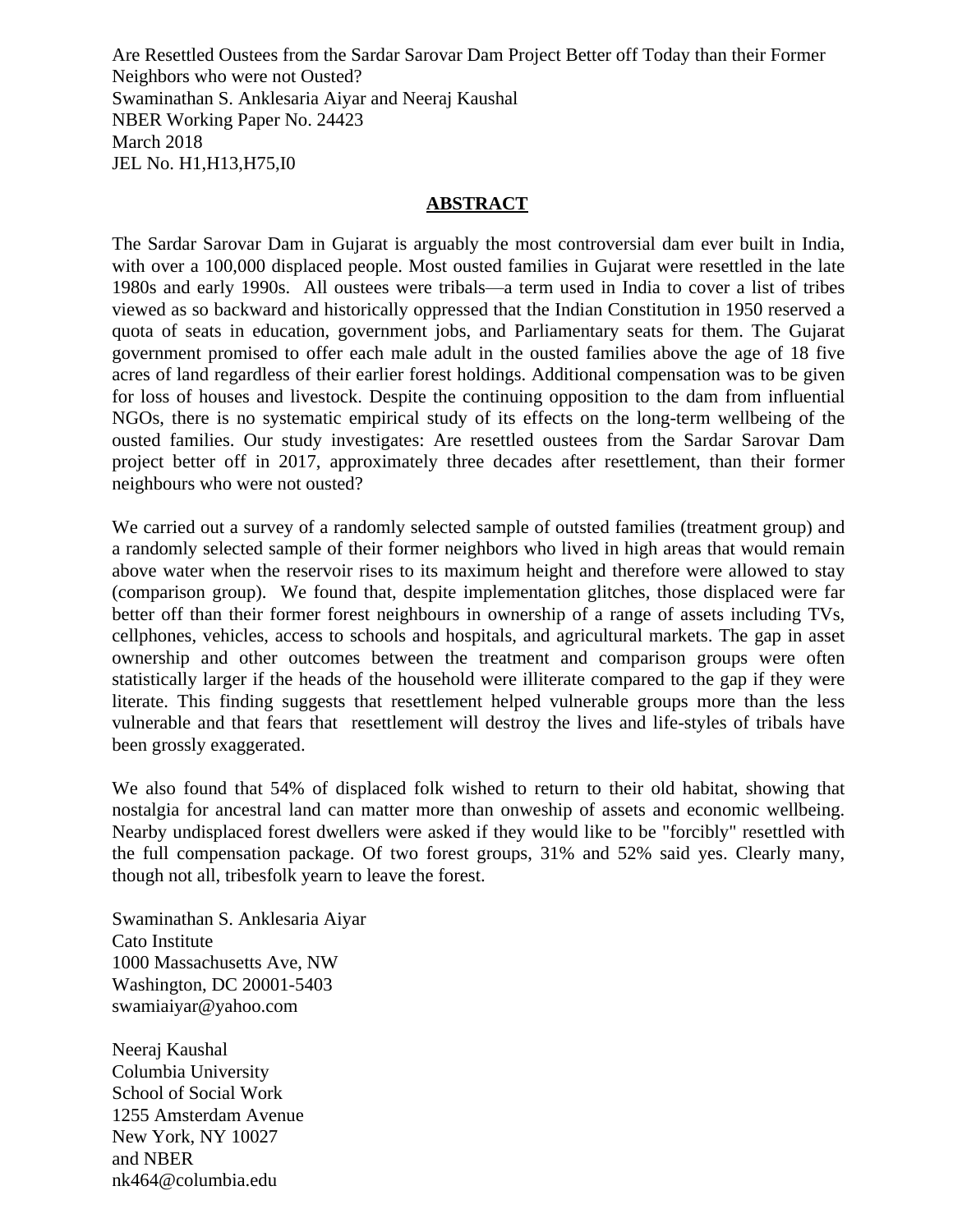#### **Abstract**

The Sardar Sarovar Dam in Gujarat is arguably the most controversial dam ever built in India, with over a 100,000 displaced people. Most ousted families in Gujarat were resettled in the late 1980s and early 1990s. All oustees were tribals--- a term used in India to cover a list of tribes viewed as so backward and historically oppressed that the Indian Constitution in 1950 reserved a quota of seats in education, government jobs, and Parliamentary seats for them. The Gujarat government promised to offer each male adult in the ousted families above the age of 18 five acres of land regardless of their earlier forest holdings. Additional compensation was to be given for loss of houses and livestock. Despite the continuing opposition to the dam from influential NGOs, there is no systematic empirical study of its effects on the long-term wellbeing of the ousted families. Our study investigates: Are resettled oustees from the Sardar Sarovar Dam project better off in 2017, approximately three decades after resettlement, than their former neighbours who were not ousted?

We carried out a survey of a randomly selected sample of outsted families (treatment group) and a randomly selected sample of their former neighbors who lived in high areas that would remain above water when the reservoir rises to its maximum height and therefore were allowed to stay (comparison group). We found that, despite implementation glitches, those displaced were far better off than their former forest neighbours in ownership of a range of assets including TVs, cellphones, vehicles, access to schools and hospitals, and agricultural markets. The gap in asset ownership and other outcomes between the treatment and comparison groups were often statistically larger if the heads of the household were illiterate compared to the gap if they were literate. This finding suggests that resettlement helped vulnerable groups more than the less vulnerable and that fears that resettlement will destroy the lives and life-styles of tribals have been grossly exaggerated.

We also found that 54% of displaced folk wished to return to their old habitat, showing that nostalgia for ancestral land can matter more than onweship of assets and economic wellbeing. Nearby undisplaced forest dwellers were asked if they would like to be "forcibly" resettled with the full compensation package. Of two forest groups, 31% and 52% said yes. Clearly many, though not all, tribesfolk yearn to leave the forest.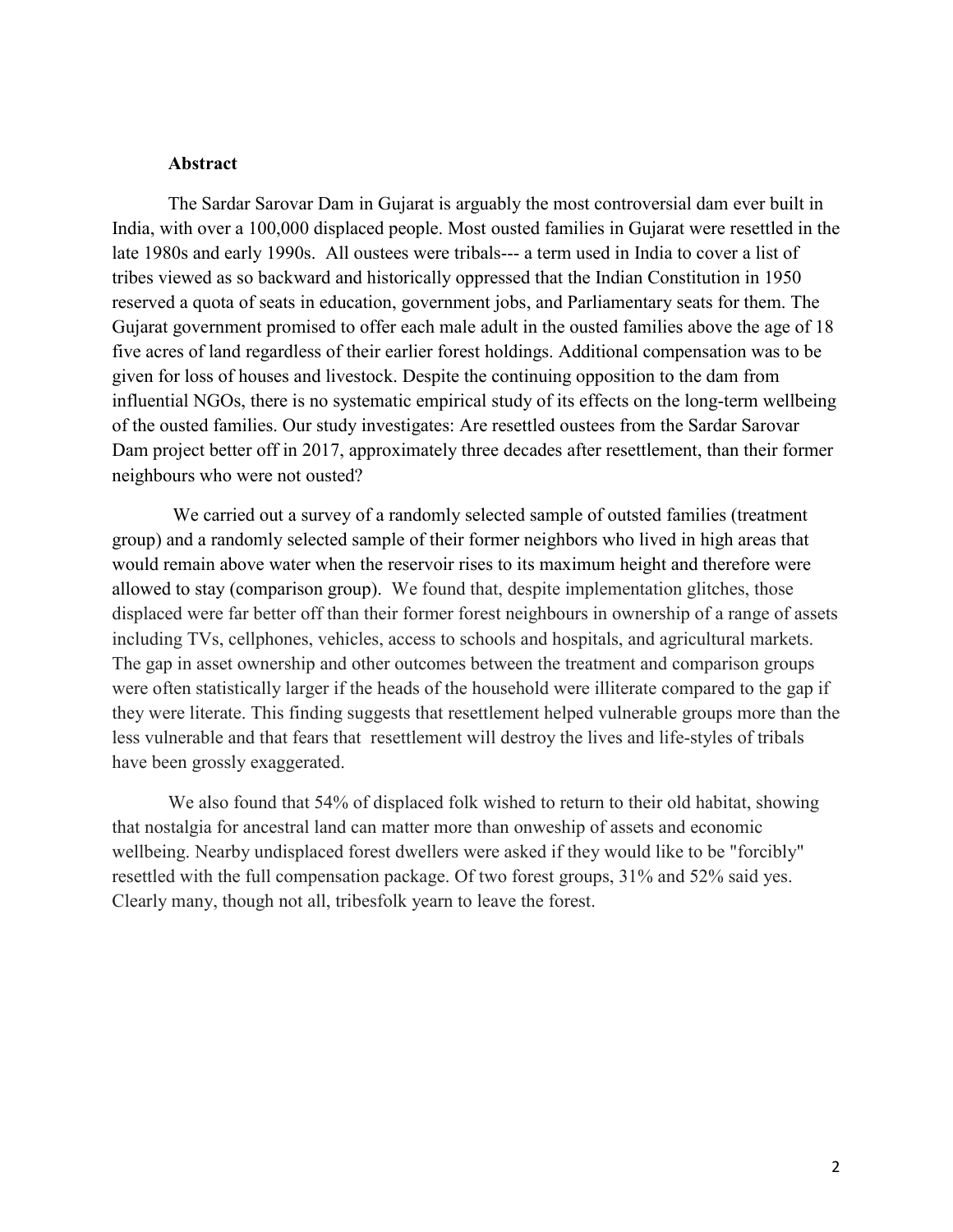### **Introduction**

 $\overline{a}$ 

The Sardar Sarovar Dam in Gujarat is arguably the most controversial dam ever built in India, with over a 100,000 displaced people. All oustees were tribals--- a term used in India to cover a list of tribes viewed as so backward and historically oppressed that, as a measure of affirmative action, the Indian Constitution in 1950 reserved a quota of seats in education, government jobs, and Parliamentary seats for them. A number of activists led by Medha Patkar have long claimed that, despite land and other forms of compensation, the tribals forced to move will be worse off, and will suffer social ostracism and humiliation in the resettlement villages (Patkar,1995, 2017, Baviskar, 1995, 1997, Hakim, 1997). Others like the Morse Commission set up by the World Bank expressed concerns that tribal communities engaged in subsistence agriculture in forests would not be able to cope with the shift to market oriented farming in resettlement areas; that they would get entangled in debt cycles, losing land to money-lenders or local landowners, and that, overall, resettlement would render a serious blow to their tribal customs and ways of life (Morse and Berger, 1992).<sup>1</sup>

Most tribals in Gujarat were resettled in the late 1980s and early 1990s. The Gujarat government promised to offer each male adult above the age of 18 five acres of land regardless of their earlier forest holdings which, from the Forest Department's viewpoint, was largely encroached and not legally owned land. Additional compensation was to be given for loss of houses and livestock. The government identified large expanse of land in the command area of the project where farmers (mostly of the dominant Patel caste) were willing to sell. With the help of NGOs, tribal groups were shown the available areas and given the right to choose compensatory land.

Would the oustees have been better off had there been no dam? Despite the continuing debates on how dams affect the wellbeing of ousted populations, there is little systematic research to answer this question. Investigating how resettlement impacted the lives of the oustees three decades after the event is not an easy task. Besides lack of comparable pre- and post-resettlement data on the oustees, there are challenges in parsing out the effect of resettlement from the effects of other events and developments that influenced their lives since resettlement.

We adopt a novel approach that involves comparing the living conditions of resettled tribals with tribals living in semi-evacuated villages. The semi-evacuated villages have partially submerged areas (in low-lying areas) and areas partly above water (in higher areas) that will remain above water when the reservoir rises to its maximum height. Tribal families in the higher areas therefore have not been forced to move. This becomes a natural comparison group for the

<sup>&</sup>lt;sup>1</sup> Several other groups expressed similar concerns. A publication from the Third World Network, Malaysia notes, "Besides displacement, this will affect the tribals' very culture and basis of their livelihood, their beliefs, myths and rituals, their festivals, songs and dances, all closely associated with the hills, woods and streams. As these disintegrate in their new harsh surroundings, so too will the joy of their existence." (Alvares & Billorey, 1987).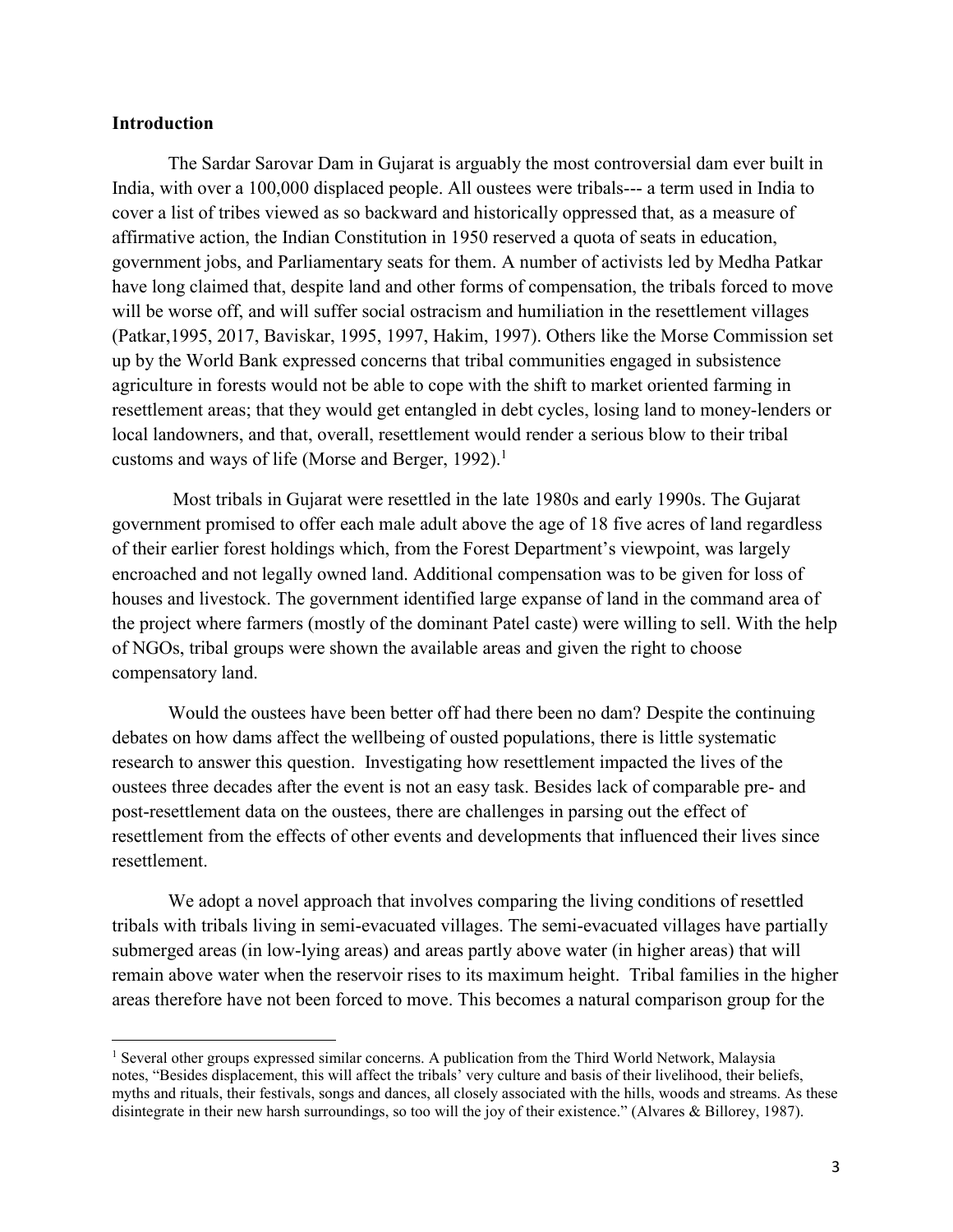tribals who were forced to move. We also study the wellbeing of a third group of tribals in villages within 15-20 kilometers radius of the project affected area, who therefore have some knowledge of the resettlement package and its implementation. For convenience, we call this group interior villages.

We study the living conditions and wellbeing of the three groups - oustees, households in semi-submerged villages, and households in the interior villages - on multiple dimensions including, asset ownership, housing and living conditions, occupation, agricultural practices, awareness and utilization of government programs and services -- to investigate if the resettled tribals are better- or worse-off compared to the other two groups.

Our survey also collected data on oustees' views on resettlement and how it impacted their religious practices, rituals and customs, attire and experience of resettlement. Further, we asked the resettled families whether they agreed or disagreed with the following statement. "If the government offers the exact amount of land you had earlier in the higher un-submerged part of your old village in exchange for the land you have today, you will accept it." Likewise, we asked respondents in semi-evacuated and interior villages to rank their agreement with the following statement: "I would be willing to give up my land, livestock and accept the government's rehabilitation package today." We believe this is a unique approach and can inform ongoing debates of the effects of resettlement that have generally been carried out without actual or updated data on the experience and opinions of tribals themselves.

### **Previous Research**

Most studies on the effect resettlement of oustees in the Narmada Valley have been conducted in the 1980s and early 1990s and focus on the process of resettlement or the wellbeing of the oustees soon after resettlement (Baviskar, 1995, 1997, Hakim, 1997, Bhatia, 1997). Many of these studies raise doubts about the success of resettlement on grounds that tribals have life styles that cannot be replicated in resettled areas or that tribal attitudes and expectations, agricultural and cultural practices make them unfit for non-tribal lifestyles, and therefore, resettlement will not succeed. Others had a more positive attitude towards resettlement, as summarized in Vidyut Joshi's remark. "When someone says that the tribals have a different culture and that their culture must be preserved, it is a denial of their right for development" (Joshi, 1997).

A weakness of many previous studies is that they do not distinguish between transitional and long-term effects, and tend to highlight the transitional ones. Whatever the uses of that approach, it does not address how the ousted tribals have fared in the long term, the issue that we address in our survey. Nor have earlier studies asked undisplaced tribals if they would like to move and be resettled with the government's compensation package.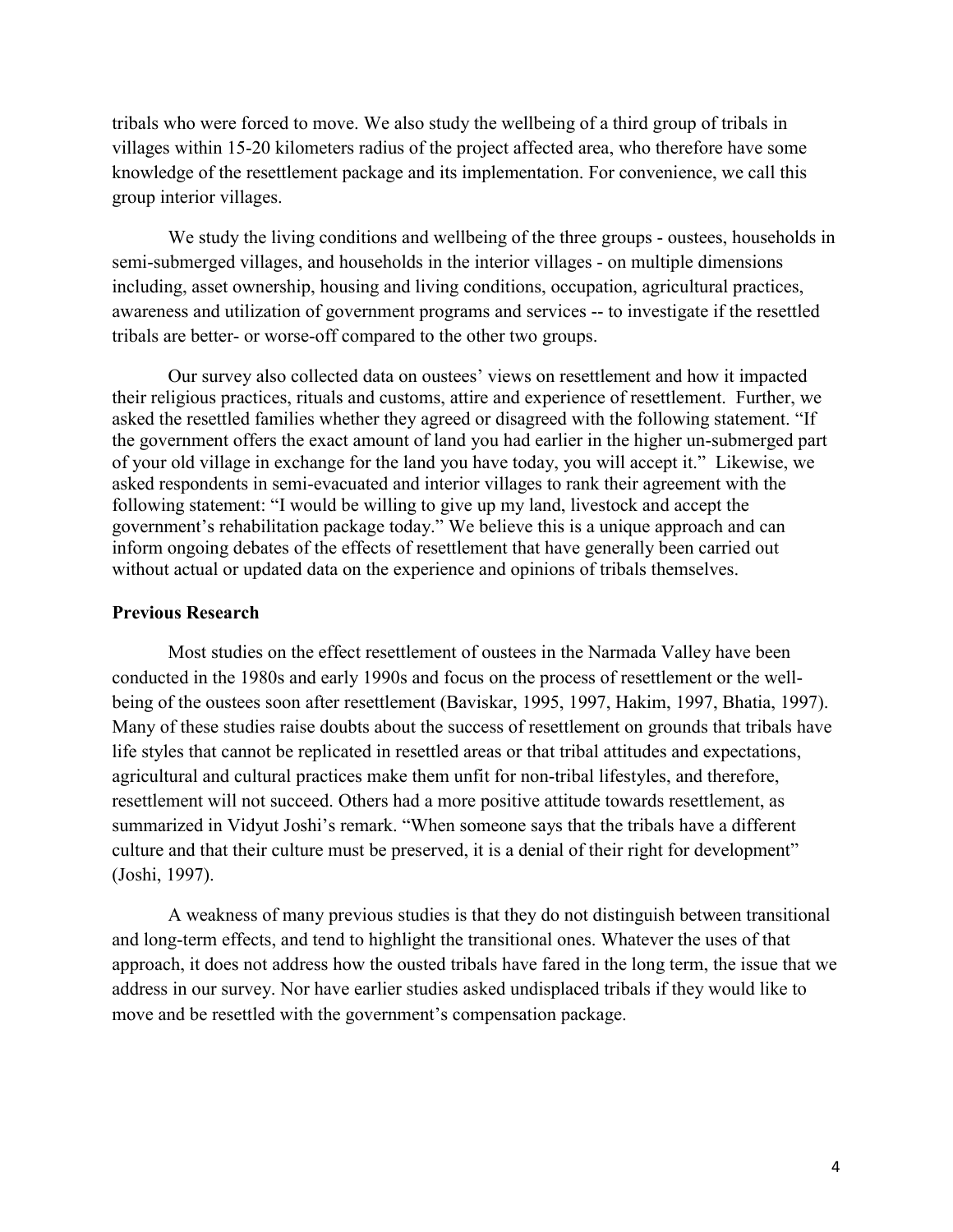## **Survey Design**

We surveyed a randomly selected sample of 401 tribal households resettled in 25 large villages (the sample size would be too small, sometimes just one household, in smaller resettlements). Our power analysis showed that a sample size of 400 will have a sampling error of  $\pm$ 4.2% at 95% confidence interval.<sup>2</sup> Based on this analysis, we determined the sample sizes of the three groups.

Similar sized random samples were taken, each, from four semi-evacuated villages<sup>3</sup> and nine interior villages. The sample of oustee households was representative of the two rehabilitation phases (phase 1: mostly 1980-1983, completed by 1989 and phase 2: 1989-1995) and tribal groups. We obtained the list of oustees from the Sardar Sarovar Punarvasvat Agency, the resettlement agency (SSPA) from which a representative random sample of oustee households was drawn.

We used the voter list from the Election Commission for the families in the semievacuated and interior villagers and drew random samples of each group. The survey was contracted out to Karvy Insights and conducted in May-June 2017.

Karvy Insights also conducted a qualitative study that included in depth interviews with key stakeholders and focus group discussions with ousted families, families in semi-evacuated, and interior villages. We report its main findings in the Results section here.

One characteristic of the interior villages is that two of them (30% of the sample) are located near mines developed by the Gujarat Mineral Development Corporation. GMDC has built medical and other infrastructural facilities from which the villagers benefited. Three other villages (39% of the sample) received drinking water and several other facilities from the Sardar Sarovar Project. This gives some interior villagers an advantage in some respects and makes them a somewhat inappropriate group for comparison. We therefore present and discuss results for the ousted families and families in the semi-submerged areas. The results for the interior villages are presented in the appendix.

 $\overline{a}$ 

<sup>&</sup>lt;sup>2</sup> In sample surveys, an error of 5-7% is considered normal.

<sup>&</sup>lt;sup>3</sup> Of the six partially sub-merged villages, two had no residents at the time of the survey.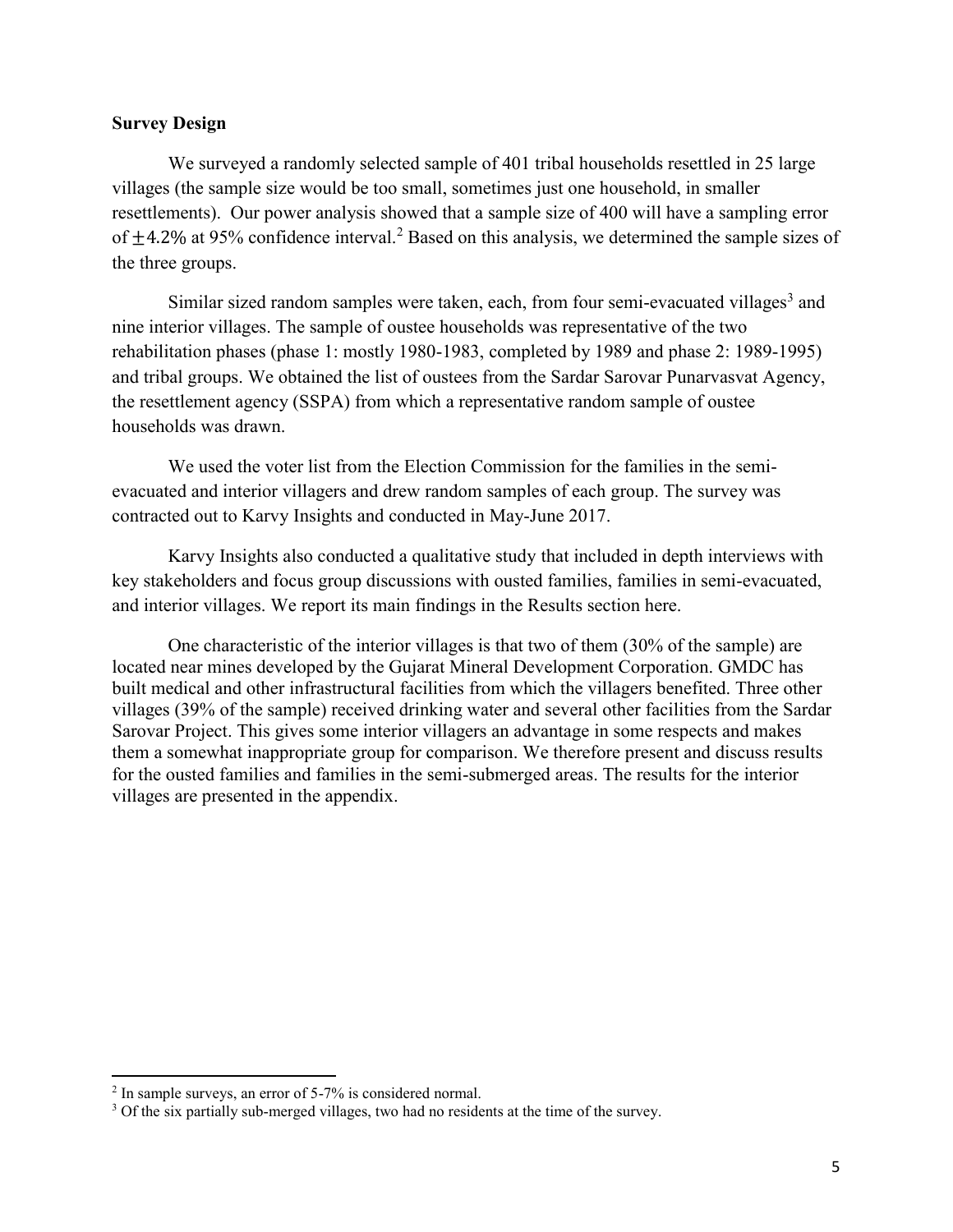## **Results**

## **Quantitative Survey**

#### **Asset Ownership & Housing**

### **Table 1: Asset Ownership**

|                 |               | All           |                |               | Literate      |                 | Illiterate    |               |                        |        |
|-----------------|---------------|---------------|----------------|---------------|---------------|-----------------|---------------|---------------|------------------------|--------|
|                 |               | Semi-         |                |               | Semi-         | Diff            |               | Semi-         |                        |        |
|                 | Resettled     | Submerged     | Diff           | Resettled     | submerged     |                 | Resettled     | submerged     | Diff                   |        |
|                 | $\mathbf{I}$  | $\mathbf{I}$  | $III = I - II$ | IV            | V             | $V =$<br>$IV-V$ | <b>VII</b>    | <b>VIII</b>   | XI=VII-<br><b>VIII</b> | X      |
|                 | $\frac{0}{0}$ | $\frac{0}{0}$ | $\frac{0}{0}$  | $\frac{0}{0}$ | $\frac{0}{0}$ | $\frac{0}{0}$   | $\frac{0}{0}$ | $\frac{0}{0}$ | $\frac{0}{0}$          |        |
| <b>Bicycles</b> | 65.0          | 31.4          | 33.7*          | 70.6          | 54.0          | $16.6*$         | 57.1          | 21.3          | 35.8*                  | $+$    |
|                 | (2.4)         | (2.3)         | (3.3)          | (3.0)         | (4.5)         | (5.2)           | (3.9)         | (2.5)         | (4.4)                  |        |
| Two-wheelers    | 61.4          | 30.7          | $30.7*$        | 63.9          | 68.6          | $-4.7$          | 57.7          | 13.7          | 44.0*                  | $+$    |
|                 | (2.4)         | (2.3)         | (3.4)          | (3.1)         | (4.2)         | (5.3)           | (3.9)         | (2.1)         | (4.0)                  |        |
| Four-wheelers   | 2.0           | 0.0           | $1.5*$         | 2.5           | 0.8           | 1.7             | 0.6           | $0.0\,$       | 0.6                    |        |
|                 | (0.7)         | (0.0)         | (0.7)          | (1.0)         | (0.8)         | (1.5)           | (0.6)         | (0.0)         | (0.1)                  |        |
| Radio/tape-     | 10.0          | 4.7           | $5.2*$         | 13.9          | 10.5          | 3.4             | 4.3           | 2.2           | 2.1                    |        |
| recorder        | (1.5)         | (1.1)         | (1.8)          | (2.2)         | (2.8)         | (3.7)           | (1.6)         | (0.8)         | (1.7)                  |        |
| TV-Black/       | 7.7           | $1.0\,$       | $6.7*$         | 3.8           | 0.0           | $3.8*$          | 13.5          | 1.4           | $12.1*$                | $+$    |
| white           | (1.3)         | (0.5)         | (1.4)          | (1.2)         | (0.0)         | (1.7)           | (2.7)         | (0.7)         | (2.3)                  |        |
| TV-Color        | 38.7          | 23.4          | $15.2*$        | 48.3          | 58.1          | $-9.7*$         | 24.5          | 7.9           | $16.6*$                | $+$    |
|                 | (2.4)         | (2.1)         | (3.2)          | (3.2)         | (4.5)         | (5.5)           | (3.4)         | (1.6)         | (3.3)                  |        |
| Cable           | 24.4          | 13.0          | $11.5*$        | 31.0          | 33.1          | $-2.0$          | 14.7          | 4.0           | $10.8*$                | $+$    |
| Connection      | (2.1)         | (1.7)         | (2.7)          | (3.0)         | (4.2)         | (5.2)           | (2.8)         | (1.2)         | (2.6)                  |        |
| Refrigerator    | 15.5          | 14.2          | 1.2            | 18.9          | 39.5          | $-20.6*$        | 10.4          | 2.9           | $7.5*$                 | $+$    |
|                 | (1.8)         | (1.7)         | (2.5)          | (2.5)         | (4.4)         | (4.7)           | (2.4)         | (1.0)         | (2.3)                  |        |
| Gas             | 23.9          | 10.5          | $13.5*$        | 28.2          | 26.6          | 1.5             | 17.8          | 3.3           | $14.5*$                | $+$    |
| Connection      | (2.1)         | (1.5)         | (2.6)          | (2.9)         | (4.0)         | (5.0)           | (0.3)         | (1.1)         | (2.7)                  |        |
| Sewing          | 7.2           | 2.7           | $4.5*$         | 9.7           | 3.2           | $6.4*$          | 3.7           | 2.5           | 1.2                    | $+$    |
| Machine         | (1.3)         | (0.8)         | (1.5)          | (1.9)         | (1.6)         | (2.9)           | (1.5)         | (0.9)         | (1.7)                  |        |
| Mobile Phone    | 87.8          | 58.6          | $29.2*$        | 92.0          | 79.8          | $12.2*$         | 81.6          | 49.1          | $32.5*$                | $+$    |
|                 | (1.6)         | (2.5)         | (3.0)          | (1.8)         | (3.6)         | (3.6)           | (3.0)         | (3.0)         | (4.6)                  |        |
| Bank account    | 95.5          | 74.3          | $21.2*$        | 96.0          | 84.8          | $11.9*$         | 95.1          | 70.0          | $25.1*$                | $^{+}$ |
|                 | (1.0)         | (2.2)         | (2.4)          | (1.3)         | (3.3)         | (3.0)           | (1.7)         | (2.7)         | (3.8)                  |        |
| ${\bf N}$       | 401           | 401           |                | 238           | 124           |                 | 163           | 277           |                        |        |

Note: \* indicates that the difference in asset ownership between the resettled and semi-submerged households is statistically significant at a 10% confidence interval. Figures in parentheses are standard errors. In column  $X$ , + indicates that the figures for each outcome in columns VI and IX are statistically different at a 10% confidence interval.

The survey showed unambiguously that the resettled villagers were better off in the ownership of consumer durables (Table 1, columns I, II, and III). For the resettled and semievacuated villages respectively, the ownership of bicycles was 65% and 31%; of two-wheelers was 61% and 31%; and of mobile phones was 88% and 59%. Similar patterns were evident for a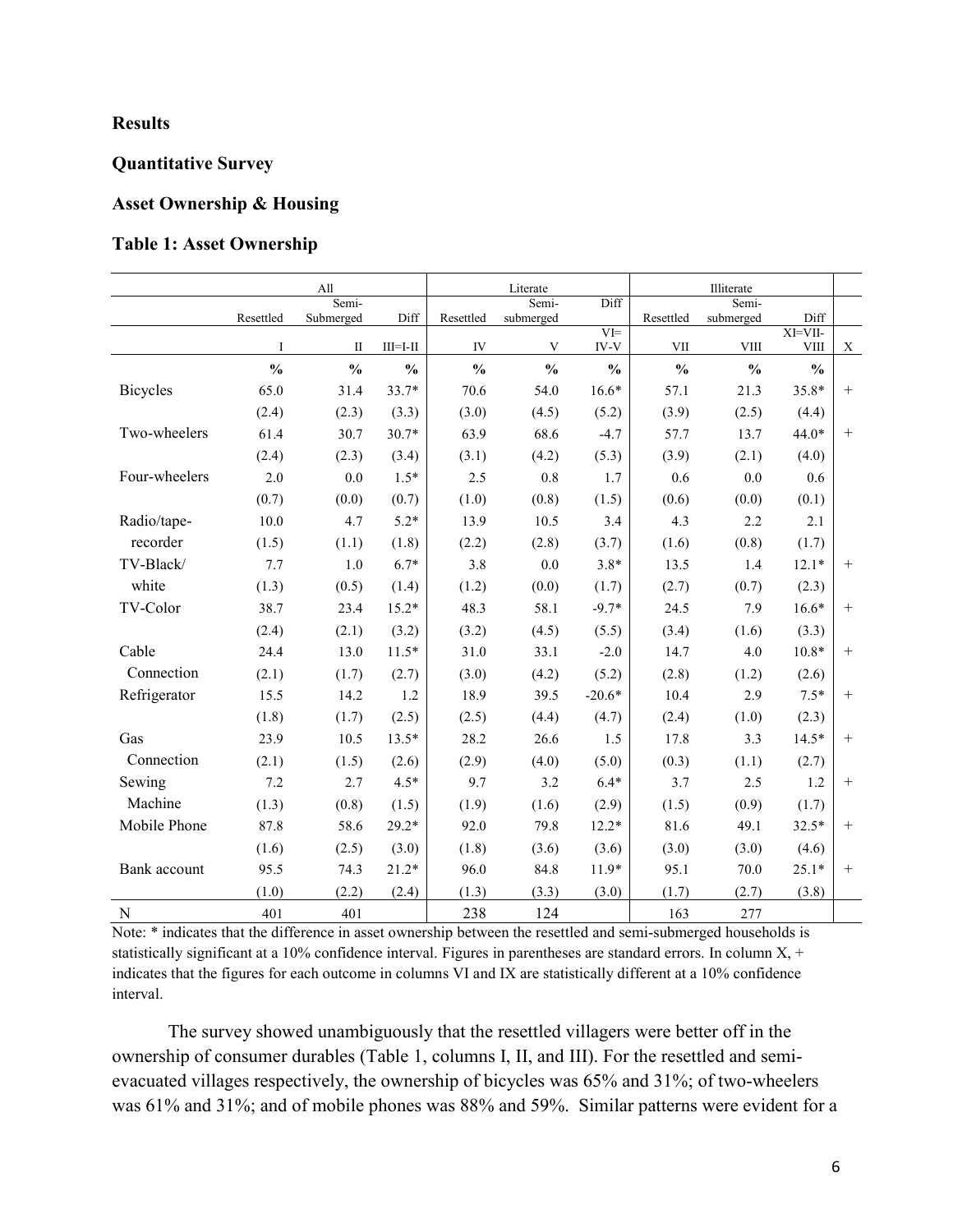host of other assets (TVs, four-wheelers, sewing machine, gas and cable connections). As many as 96% of the resettled families had bank accounts compared 74% families in semi-submerged villages. There is a similar pattern in asset ownership between ousted families and families in the interior villages (Appendix Table 1).

One source of difference between the treatment and comparison groups could arise on account of their characteristics such as literacy levels and occupation. These differences could be an effect of the resettlement process. For instance, on account of the resettlement program, the resettled families were more likely to own land and therefore engaged in self-cultivation whereas those in semi-evacuated villages were more likely to be marginal farmers or agriculture workers.

To investigate if differences in asset ownership were associated with age and educational attainment of the respondent, we also estimated the gap in asset ownership after controlling for the age (controlling for age and age-squared in the model) and literacy levels of the respondent, and the estimated differences were similar to those reported.

It is often argued that modernization adversely affects forest tribes because it devastates traditional culture and lifestyle, dupes simple tribal folks with little understanding of markets or prices, and destroys their habitat. If this were indeed true, illiterate oustees (who would be more vulnerable to getting duped) would benefit less from resettlement than literate oustees. Our estimates show that the very opposite is true (Table 1, columns IV to X). The improvement in asset ownership between resettled and semi-evacuated villagers was far greater for illiterate households than literate ones. We repeated this analysis using models that controlled for the age of the respondent and results were similar to those reported in Table 1, columns VI and IX. These results confirm that illiterates, the least sophisticated and least conversant with modernization, gained more from resettlement than literates.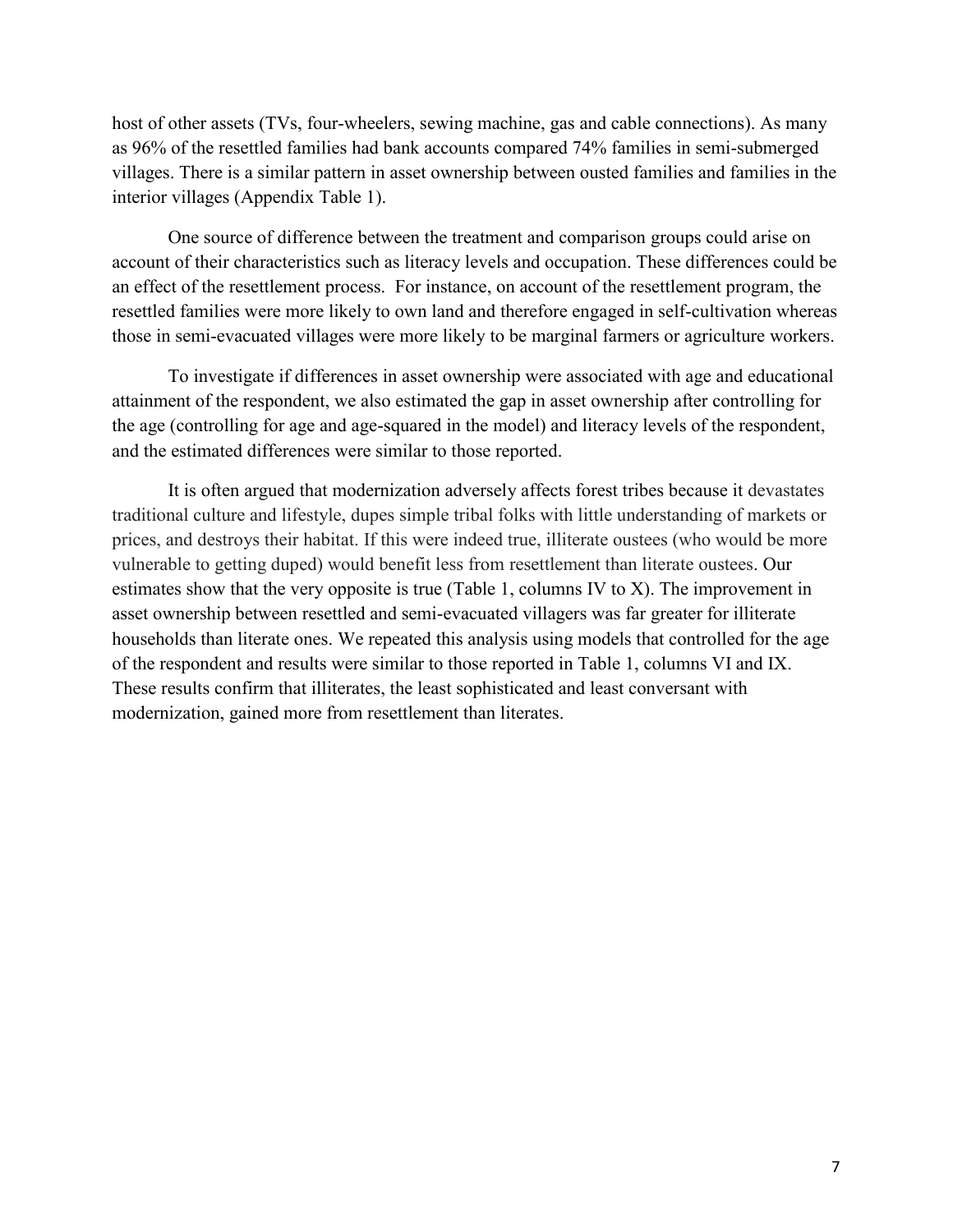#### **Table 2: Housing Type**

|                               |               | All                |                          |               | Literate           |                | Illiterate    |                    |                   |        |
|-------------------------------|---------------|--------------------|--------------------------|---------------|--------------------|----------------|---------------|--------------------|-------------------|--------|
|                               | Resettled     | Semi-<br>Submerged | Diff                     | Resettled     | Semi-<br>Submerged | Diff           | Resettled     | Semi-<br>Submerged | Diff              |        |
|                               | I             | $\mathbf{I}$       | $III=I-$<br>$\mathbf{I}$ | IV            | V                  | $VI =$<br>IV-V | VII           | <b>VIII</b>        | $XI=VII$<br>-VIII | X      |
|                               | $\frac{0}{0}$ | $\frac{0}{0}$      | $\frac{0}{0}$            | $\frac{0}{0}$ | $\frac{0}{0}$      | $\frac{0}{0}$  | $\frac{0}{0}$ | $\frac{0}{0}$      | $\frac{0}{0}$     |        |
| Mud/thatch                    | 26.7          | 65.3               | $-38.7*$                 | 26.7          | 43.6               | $-16.7*$       | 26.4          | 75.1               | $-48.7*$          | $^{+}$ |
| <b>Shanties</b><br>Semi-brick | (2.2)         | (2.4)              | (3.2)                    | (2.9)         | (4.5)              | (5.1)          | (3.5)         | (2.6)              | (4.3)             |        |
| shanties                      | 54.9          | 31.2               | $23.7*$                  | 49.2          | 47.6               | 1.6            | 63.2          | 23.8               | $39.4*$           | $+$    |
|                               | (2.5)         | (2.3)              | (3.4)                    | (3.3)         | (4.5)              | (5.6)          | (3.8)         | (2.6)              | (4.4)             |        |
| Brick/cement                  | 18.5          | 3.5                | $15.0*$                  | 24.0          | 8.9                | $15.1*$        | 10.4          | 1.1                | $9.3*$            |        |
|                               | (1.9)         | (0.9)              | (2.1)                    | (2.8)         | (2.6)              | (4.3)          | (2.4)         | (0.6)              | (2.0)             |        |
| Electricity                   | 94.5          | 70.8               | $23.7*$                  | 95.8          | 89.5               | $6.3*$         | 92.6          | 62.5               | $30.2*$           | $^{+}$ |
|                               | (1.1)         | (2.3)              | (2.5)                    | (1.3)         | (2.8)              | (2.7)          | (2.1)         | (2.9)              | (4.1)             |        |
| Running water                 | 46.4          | 37.4               | $9.0*$                   | 42.4          | 59.7               | $-17.2*$       | 52.2          | 27.4               | 24.7*             | $+$    |
|                               | (2.5)         | (2.4)              | (3.5)                    | (3.2)         | (4.4)              | (5.5)          | (3.9)         | (2.7)              | (4.6)             |        |
| Drinking water                | 45.1          | 33.4               | $11.7*$                  | 41.2          | 50.0               | $-8.8*$        | 50.9          | 26.0               | 24.9*             | $+$    |
|                               | (2.5)         | (2.4)              | (3.4)                    | (3.2)         | (4.5)              | (5.5)          | (3.9)         | (2.6)              | (4.6)             |        |
| N                             | 401           | 401                |                          | 238           | 124                |                | 163           | 277                |                   |        |

Note: \* indicates that the difference in asset ownership between the resettled and semi-submerged households is statistically significant at a 10% confidence interval. Figures in parentheses are standard errors. In column  $X$ , + indicates that the figures for each outcome in columns VI and IX are statistically different at a 10% confidence interval.

The resettled families lived in houses with superior construction (Table 2, columns I to III). They were more likely to live in brick/cement (semi-permanent/permanent) houses with cement walls and concrete roofs than villagers in the two other groups (also see Appendix Table 2). The resettled families were more likely to have electricity, drinking and running water than those in semi-submerged villages. Here too we find that the gaps in housing type and access to utilities persist after controlling for age (included as a quadratic function) and literacy. Here too, illiterates have gained much more from resettlement than literates.

Counter-intuitively, literate families in the semi-submerged areas were more likely to have access to running and drinking water than literate resettled families. This could be because a large proportion of families in semi-submerged villages had private tube wells on account of lack of access to canal water, an issue we explore below. Among the illiterates, on the other hand, access to running and drinking water was higher for the resettled. One possible explanation (documented below) is that a larger number of literate households in semi-submerged areas had private tube wells compared to illiterate households.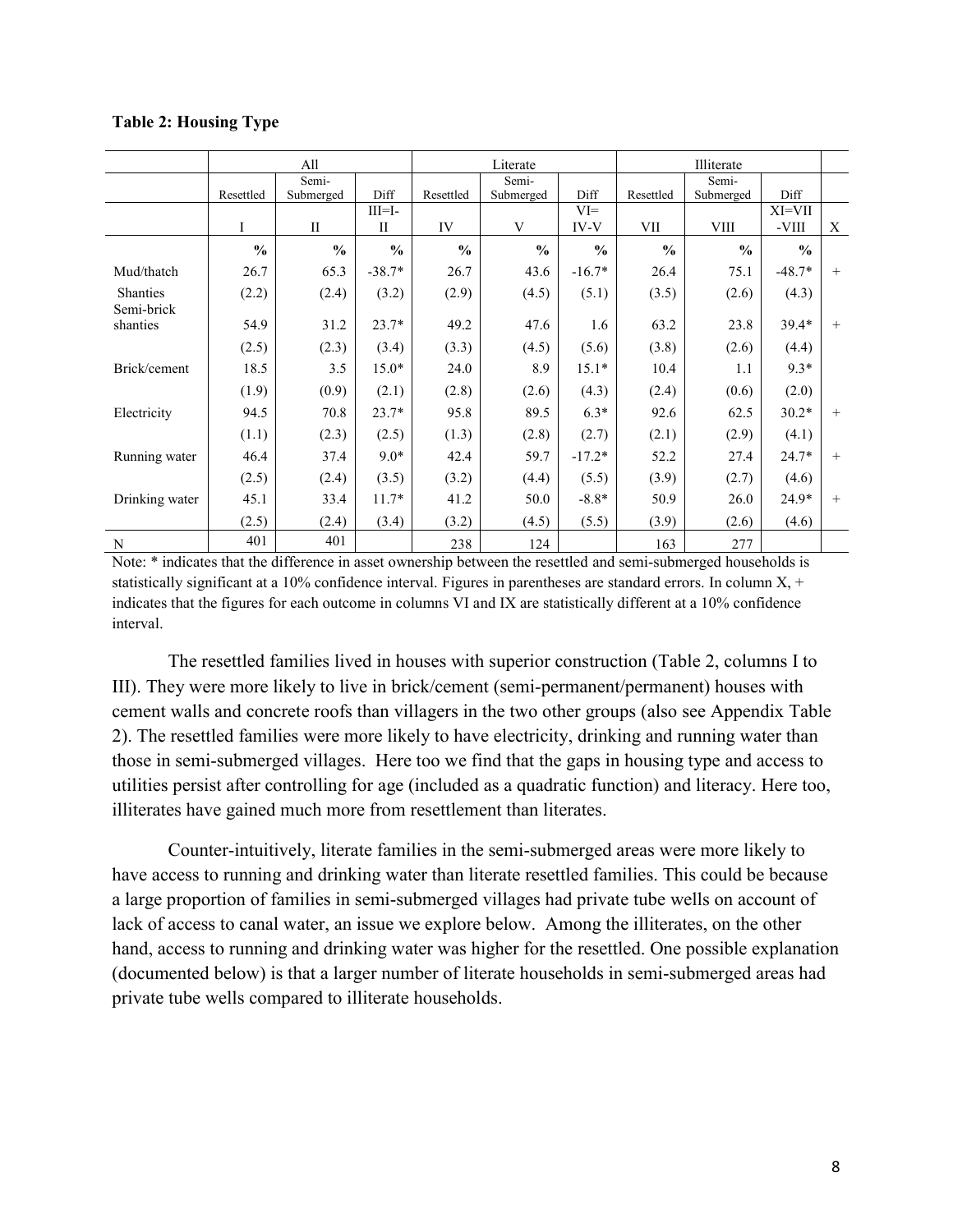## **Occupation**

"The most serious threat to achievement of resettlement and rehabilitation policies may well lie in entanglement in debt cycles, and the resultant loss of land to money lenders or local landowners." (Morse and Berger, 1992; Sardar Sarovar: Report of the Independent Review)

|                    |               | All           |               |               | Literate      |               |               | Illiterate    |               |                  |
|--------------------|---------------|---------------|---------------|---------------|---------------|---------------|---------------|---------------|---------------|------------------|
|                    |               | Semi-         |               |               | Semi-         |               |               | Semi-         |               |                  |
|                    | Resettled     | Submerged     | Diff          | Resettled     | Submerged     | Diff          | Resettled     | Submerged     | Diff          |                  |
|                    |               |               | $III =$       |               |               | $VI =$        |               |               | $XI=VII$      |                  |
|                    | 1             | $\mathbf{I}$  | $I-II$        | IV            | V             | IV-V          | VII           | <b>VIII</b>   | -VIII         | $\boldsymbol{X}$ |
|                    | $\frac{0}{0}$ | $\frac{0}{0}$ | $\frac{0}{0}$ | $\frac{0}{0}$ | $\frac{0}{0}$ | $\frac{0}{0}$ | $\frac{0}{0}$ | $\frac{0}{0}$ | $\frac{0}{0}$ |                  |
| Landowner - self   | 82.5          | 64.6          | $18.0*$       | 82.7          | 56.5          | $26.3*$       | 82.2          | 68.2          | $14.1*$       | $+$              |
| cultivation        | (1.9)         | (2.4)         | (3.1)         | (2.5)         | (4.5)         | (4.7)         | (3.0)         | (2.8)         | (4.3)         |                  |
| Landowner - tenant | 2.7           | 1.7           | 1.0           | 2.9           | 1.6           | 1.3           | 2.5           | 1.8           | 0.6           |                  |
| cultivation        | (0.8)         | (0.7)         | (1.0)         | (1.1)         | (1.1)         | (1.7)         | (1.2)         | (0.8)         | (1.4)         |                  |
| Agriculture labor/ | 4.0           | 22.9          | $-19.0*$      | 5.5           | 22.6          | $-17.1*$      | 1.8           | 23.1          | $-21.3*$      |                  |
| marginal farmer    | (1.0)         | (2.1)         | (2.3)         | (1.5)         | (3.8)         | (3.4)         | (1.1)         | (2.5)         | (3.4)         |                  |
| Non-agriculture    | 1.2           | 2.0           | $-0.7$        | 1.3           | 1.7           | $-0.4$        | 1.2           | 2.2           | $-0.9$        |                  |
| labor              | (0.6)         | (0.7)         | (0.9)         | (0.7)         | (1.1)         | (1.3)         | (0.9)         | (0.9)         | (1.3)         |                  |
| Other              | 1.2           | 0.2           | 1.0           | 1.3           | 0.8           | 0.5           | 1.2           | 0.0           | $1.2*$        |                  |
|                    | (0.6)         | (0.2)         | (0.6)         | (0.7)         | (0.8)         | (1.2)         | (0.9)         | (0.0)         | (0.7)         |                  |
| N                  | 401           | 401           |               | 238           | 124           |               | 163           | 277           |               |                  |

#### **Table 3: Occupation of the respondent**

Note: \* indicates that the difference in asset ownership between the resettled and semi-submerged households is statistically significant at a 10% confidence interval. Figures in parentheses are standard errors. In column  $X$ , + indicates that the figures for each outcome in columns VI and IX are statistically different at a 10% confidence interval.

The survey findings in Table 3 render baseless the concerns of many activists as well as the World Bank Independent Review (Morse report) about the ability of oustees to keep the government allocated land. Three decades after they were ousted, the resettled families were primarily landowners (85.2%) and engaged in farming. Only 6.4% reported that they were engaged in jobs outside farming, and these would include those who were below the age of 18 when resettled, and hence got no land. Resettled villagers were mostly landowners engaged in self-cultivation (83%) or tenant cultivation (3%) and a small minority (4%) were agricultural laborers/ marginal farmers, the lowest occupational category in India. Land ownership was substantially less among families in semi-submerged (65%) and interior villages (58%) who were much more likely to work as agricultural laborers/marginal farmers (see Appendix Table 3).

In qualitative interviews, some resettled families reported leasing out their land and working as laborers because the land they received was of poor quality or because of water scarcity (Das, 2017). In town hall meetings and one-on-one interviews, we also came across oustees who leased in additional land for cultivation. One oustee family that owns 15 acres of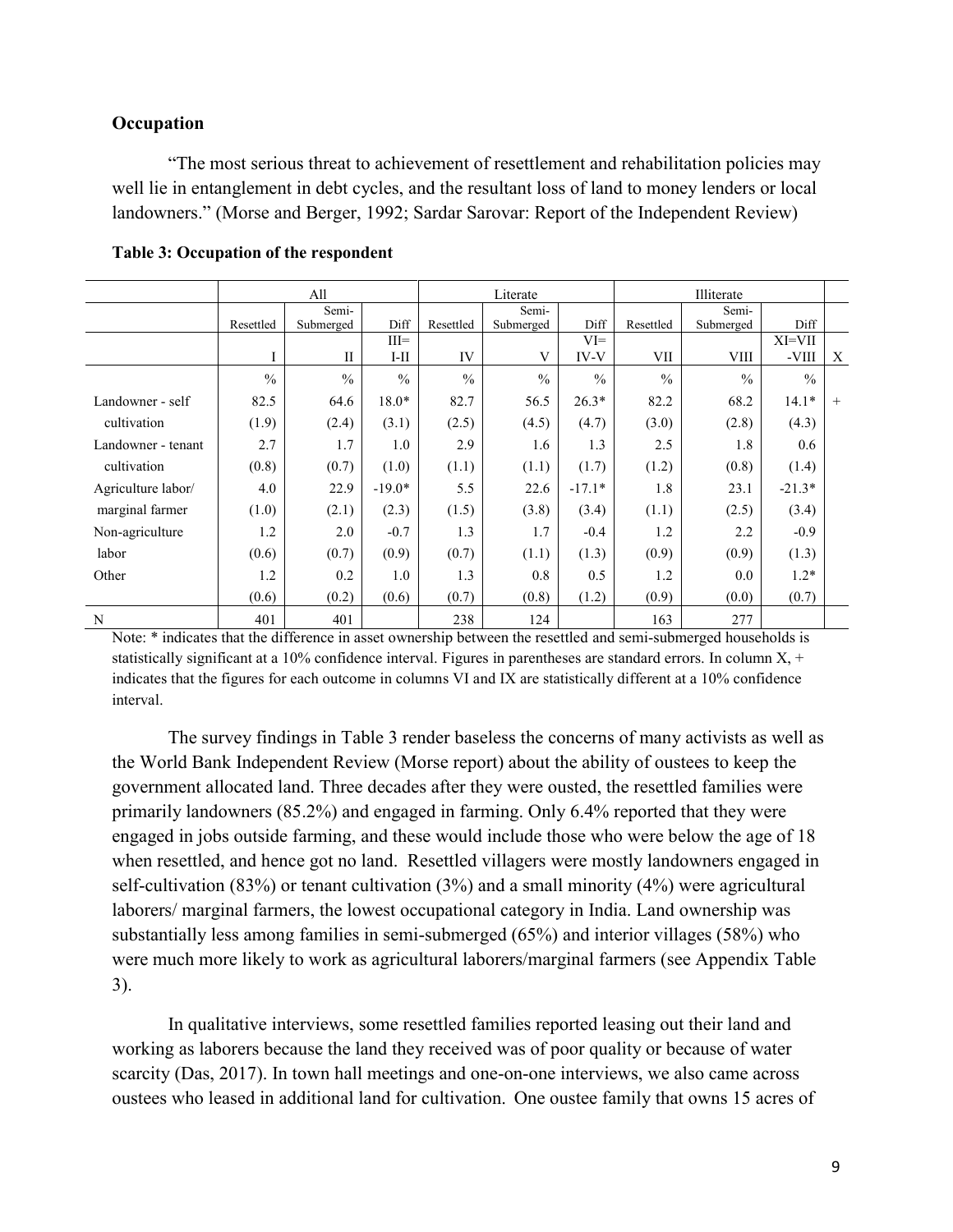land leased in an additional 25 acres of land for cultivation and another family that owns 7.5 acres leased in an additional 10 acres for cultivation.

In the semi-evacuated villages, a surprising finding was that illiterates had a higher proportion of landowners than literates. The reason is unclear, but might reflect more aggressive encroachment (later regularized by the government) on the part of illiterates. Only 1.8% of the illiterate resettled villagers were dependent on agriculture labor compared to 23.1% of illiterate respondents in semi-evacuated villages.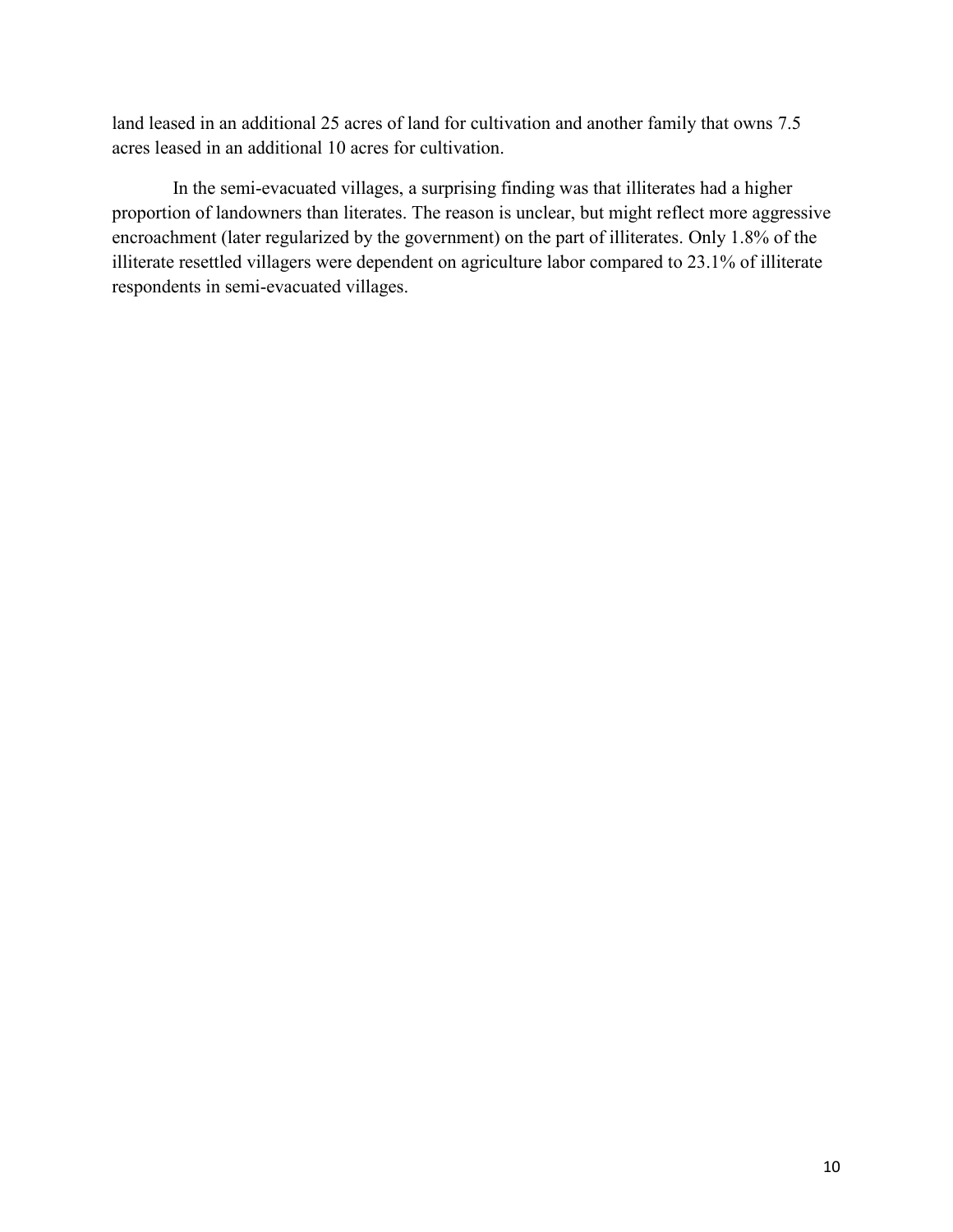## **Agricultural Practices & Animal Husbandry**

|               |               | All                |                |               | Literate           |               |               | Illiterate         |               |        |
|---------------|---------------|--------------------|----------------|---------------|--------------------|---------------|---------------|--------------------|---------------|--------|
|               | Resettled     | Semi-<br>Submerged | Diff           | Resettled     | Semi-<br>submerged | Diff          | Resettled     | Semi-<br>submerged | Diff          |        |
|               |               |                    |                |               |                    | $VI =$        |               |                    | XI=VII-       |        |
|               | $\mathbf I$   | $\mathbf{I}$       | $III = I - II$ | IV            | V                  | IV-V          | VII           | <b>VIII</b>        | <b>VIII</b>   | X      |
| Cropping      | $\frac{0}{0}$ | $\frac{0}{0}$      | $\frac{0}{0}$  | $\frac{0}{0}$ | $\frac{0}{0}$      | $\frac{0}{0}$ | $\frac{0}{0}$ | $\frac{0}{0}$      | $\frac{0}{0}$ |        |
| Pattern       |               |                    |                |               |                    |               |               |                    |               |        |
| Toor          | 77.1          | 64.3               | $12.7*$        | 78.6          | 46.8               | $31.8*$       | 74.9          | 72.2               | 2.6           | $^{+}$ |
|               | (2.1)         | (2.4)              | (3.2)          | (2.7)         | (4.5)              | (4.9)         | (3.4)         | (2.7)              | (4.4)         |        |
| Bajra         | 10.2          | 9.0                | 1.2            | 10.1          | 23.4               | $-13.3*$      | 10.4          | 2.5                | $7.9*$        | $^{+}$ |
|               | (1.5)         | (1.4)              | (2.1)          | (2.0)         | (3.8)              | (3.9)         | (2.4)         | (0.9)              | (2.2)         |        |
| Jawar         | 15.2          | 34.7               | $-19.5*$       | 15.6          | 50.0               | $-34.5*$      | 14.7          | 27.8               | $-13.1*$      | $^{+}$ |
|               | (1.8)         | (2.4)              | (3.0)          | (2.4)         | (4.5)              | (4.6)         | (2.8)         | (2.7)              | (4.1)         |        |
| Makkai/ Corn  | 76.3          | 81.8               | $-5.5*$        | 71.4          | 75.8               | $-4.4$        | 83.4          | 84.5               | $-1.0$        |        |
|               | (2.1)         | (1.9)              | (2.9)          | (2.9)         | (3.9)              | (4.9)         | (2.9)         | (2.2)              | (3.6)         |        |
| Rice          | 20.0          | 10.2               | $9.7*$         | 15.1          | 14.5               | 0.6           | 27.0          | 8.3                | $18.7*$       | $^{+}$ |
|               | (2.0)         | (1.5)              | (2.5)          | (2.3)         | (3.2)              | (4.0)         | (3.5)         | (1.7)              | (3.4)         |        |
| Wheat         | 3.0           | 6.2                | $-3.2*$        | 2.9           | 13.7               | $-10.8*$      | 3.1           | 2.9                | 0.2           | $^{+}$ |
|               | (0.9)         | (1.2)              | (1.5)          | (1.1)         | (3.1)              | (2.7)         | (1.4)         | (1.0)              | (1.7)         |        |
| Cotton        | 54.4          | 20.7               | 33.7*          | 58.4          | 25.0               | $33.4*$       | 48.6          | 18.8               | 29.7*         |        |
|               | (2.5)         | (2.0)              | (3.2)          | (3.2)         | (3.9)              | (5.3)         | (3.9)         | (2.4)              | (4.3)         |        |
| <b>Inputs</b> |               |                    |                |               |                    |               |               |                    |               |        |
| Pesticides/   | 93.0          | 67.3               | $25.7*$        | 92.4          | 79.8               | $12.6*$       | 93.9          | 61.7               | $32.1*$       | $^{+}$ |
| Insecticides  | (1.3)         | (2.3)              | (2.7)          | (1.8)         | (3.6)              | (3.5)         | (1.9)         | 92.9)              | (4.1)         |        |
| Fertilizers   | 86.0          | 52.4               | $33.7*$        | 84.9          | 71.8               | $13.1*$       | 87.7          | 43.7               | $44.0*$       | $^{+}$ |
|               | (1.7)         | (2.5)              | (3.0)          | (2.3)         | (4.1)              | (4.4)         | (2.6)         | (3.0)              | (4.4)         |        |
| Manure        | 84.0          | 78.6               | $5.5*$         | 80.7          | 76.6               | 4.1           | 89.0          | 79.4               | $9.5*$        |        |
|               | (1.8)         | (2.1)              | (2.8)          | (2.6)         | (3.8)              | (4.5)         | (2.5)         | (2.4)              | (3.7)         |        |
| Equipment     |               |                    |                |               |                    |               |               |                    |               |        |
| Tractor       | 6.0           | 0.5                | $5.5*$         | 4.6           | 0.0                | $4.6*$        | 8.0           | 0.7                | $7.3*$        |        |
|               | (1.2)         | (0.4)              | (1.2)          | (1.4)         | (0.0)              | (1.9)         | (2.1)         | (0.5)              | (1.8)         |        |
| Thresher      | 3.5           | 0.5                | $3.0*$         | 2.5           | 0.0                | $2.5*$        | 4.9           | 0.7                | $4.2*$        |        |
|               | (0.9)         | (0.4)              | (1.0)          | (1.0)         | (0.0)              | (1.4)         | (1.7)         | (0.5)              | (1.5)         |        |
| Pump/private  | 16.0          | 13.5               | 2.5            | 17.7          | 25.8               | $-8.2*$       | 13.5          | 7.9                | $5.6*$        | $^{+}$ |
| Tube well     | (1.8)         | (1.7)              | (2.5)          | (2.5)         | (4.0)              | (4.5)         | (2.7)         | (1.6)              | (3.0)         |        |
| ${\bf N}$     | 401           | 401                |                | 238           | 124                |               | 163           | 277                |               |        |

#### **Table 4: Agricultural Practices**

Note: \* indicates that the difference in asset ownership between the resettled and semi-submerged households is statistically significant at a 10% confidence interval. Figures in parentheses are standard errors. In column  $X$ , + indicates that the figures for each outcome in columns VI and IX are statistically different at a 10% confidence interval.

The resettled families differed from the families in semi-submerged villages in terms of their agricultural practices (Table 4). The semi-evacuated groups grew mostly coarse grains and toor dal (a kind of lentil) that do not require expensive purchased inputs (like fertilizers and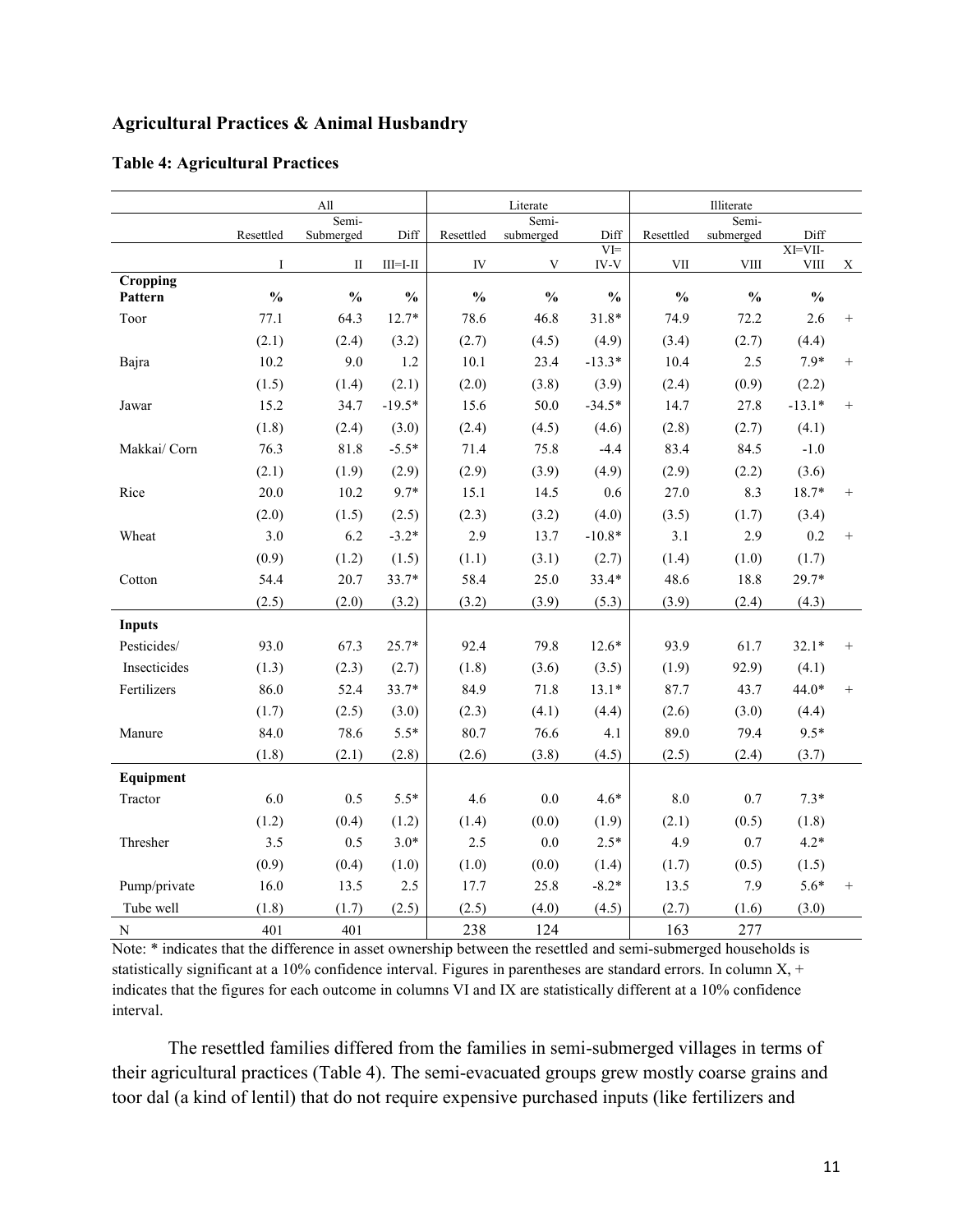pesticides) or irrigation. The resettled villagers had substantially larger areas under crops requiring expensive purchased inputs and irrigation (paddy and cotton). They were more likely to own tractors and threshers. There is a similar difference in agricultural practices between ousted families and families in the interior villages (Appendix Table 4).

The ownership of private tube wells among the oustees was limited (Table 4). One reason is that the oustees had more access to canal irrigation, and therefore they did not require private tubewells. The resettled villagers were also more likely to use pesticides/insecticides, fertilizers, and manure than the semi-evacuated group.

While resettled villagers were more likely to own milch animals (which are relatively expensive and yield a high return), semi-submerged villagers were more likely to own sheep/goats and poultry (which are relatively cheap and so yield a relatively lower return) (Table 5). The resettled villagers had a lower ownership of bullocks than the semi-submerged villages, indicating greater tractorisation and less reliance on ploughing by bullocks. Many activists have highlighted the adverse impact of lost grazing grounds for the oustees. This does show up in the lower ownership of sheep and goats of resettled villagers. But the ownership of milch cows is higher for oustees, suggesting that access to cattle feed and milk markets is, at least for many families, more important than access to forest grazing.

|                 | All           |               |                | Literate      |               |               | Illiterate    |               |               |        |
|-----------------|---------------|---------------|----------------|---------------|---------------|---------------|---------------|---------------|---------------|--------|
|                 |               | Semi-         |                |               | Semi-         |               |               | Semi-         |               |        |
|                 | Resettled     | Submerged     | Diff           | Resettled     | Submerged     | Diff          | Resettled     | Submerged     | Diff          |        |
|                 |               |               |                |               |               | $VI =$        |               |               | XI=VII        |        |
|                 | Ι             | $\mathbf{I}$  | $III = I - II$ | IV            | V             | <b>IV-V</b>   | VII           | <b>VIII</b>   | -VIII         | X      |
|                 | $\frac{0}{0}$ | $\frac{0}{0}$ | $\frac{0}{0}$  | $\frac{0}{0}$ | $\frac{0}{0}$ | $\frac{0}{0}$ | $\frac{0}{0}$ | $\frac{0}{0}$ | $\frac{0}{0}$ |        |
| Milch animals   | 74.1          | $65.3*$       | $8.7*$         | 72.3          | 66.9          | 5.3           | 76.7          | 64.6          | $12.1*$       |        |
|                 | (2.2)         | (2.4)         | (3.2)          | (2.9)         | (4.2)         | (5.1)         | (3.3)         | (2.9)         | (4.5)         |        |
| <b>Bullocks</b> | 59.1          | 67.6          | $-8.5*$        | 58.8          | 53.2          | 5.6           | 59.5          | 74.0          | $-14.5*$      | $+$    |
|                 | (2.5)         | (2.3)         | (3.4)          | (3.2)         | (4.5)         | (5.5)         | (3.9)         | (2.6)         | (4.5)         |        |
| Sheep/goat      | 20.7          | 39.2          | $-18.5*$       | 16.0          | 14.5          | 1.5           | 27.6          | 50.2          | $-22.6*$      | $+$    |
|                 | (2.0)         | (2.4)         | (3.2)          | (2.4)         | (3.2)         | (4.0)         | (3.5)         | (3.0)         | (4.8)         |        |
| Poultry         | 8.7           | 18.5          | $-9.7*$        | 7.1           | 1.6           | $5.5*$        | 11.0          | 26.0          | $-14.9*$      | $^{+}$ |
|                 | (1.4)         | (1.9)         | 92.4)          | (1.7)         | (1.1)         | (2.5)         | (2.5)         | (2.6)         | (3.9)         |        |
| N               | 401           | 401           |                | 238           | 124           |               | 163           | 277           |               |        |

## **Table 5: Animal Husbandry**

Note: \* indicates that the difference in asset ownership between the resettled and semi-submerged households is statistically significant at a 10% confidence interval. Figures in parentheses are standard errors. In column  $X$ , + indicates that the figures for each outcome in columns VI and IX are statistically different at a 10% confidence interval.

#### **Access to Government Facilities/Schemes**

Table 6 shows that 99% of the resettled sample reported that they had access to schools compared to 51% of the villagers in the semi-submerged villages. Improved access was huge for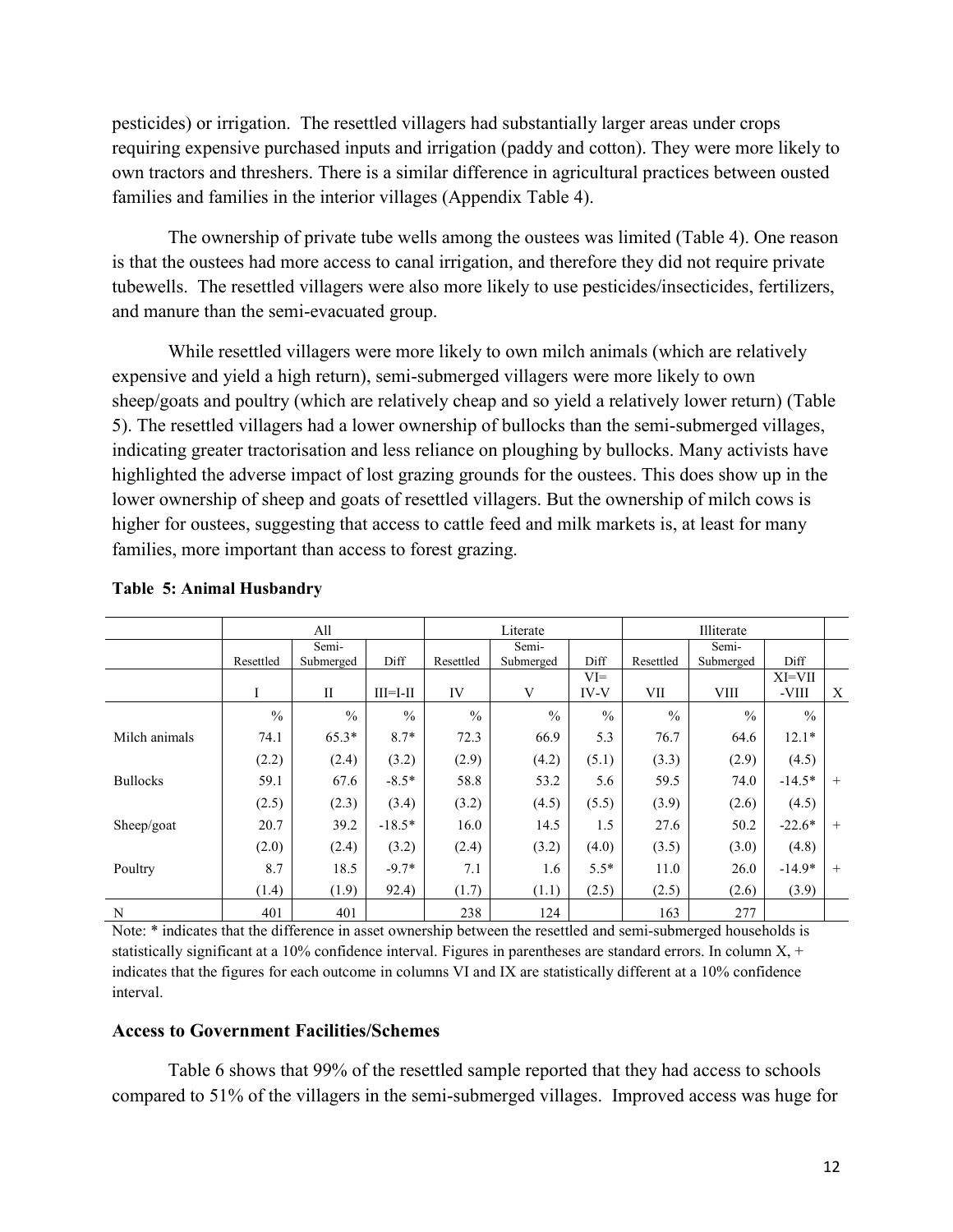illiterates (up from 31.8% to 98.2%), and moderate for literates (up from 94.4% to 99.6%). The resettled sample also had greater access to public health centers and hospitals compared to the semi-submerged sample, and here again the illiterates gained more than the literates. Interestingly, of the three groups the interior villages had the highest access to public healthcare centers, hospitals, and community centers/panchayat offices (Appendix Table 6). Upon further investigation, we found that this was because of the proximity of interior villages to the Gujarat Mineral Development Corporation facilities.

Literate households in semi-submerged villages had greater access to public tubewells than in resettled villages, possibly because the resettled villages relied on canal water.

|                  | All           |               |               | Literate      |               |               | Illiterate    |               |               |     |
|------------------|---------------|---------------|---------------|---------------|---------------|---------------|---------------|---------------|---------------|-----|
|                  |               | Semi-         |               |               | Semi-         |               |               | Semi-         |               |     |
|                  | Resettled     | Submerged     | Diff          | Resettled     | Submerged     | Diff          | Resettled     | Submerged     | Diff          |     |
|                  |               |               |               |               |               | $VI =$        |               |               | XI=VII        |     |
|                  | I             | $\mathbf{I}$  | $III=I-II$    | IV            | V             | VI-V          | VII           | <b>VIII</b>   | -VIII         | X   |
|                  | $\frac{0}{0}$ | $\frac{0}{0}$ | $\frac{0}{0}$ | $\frac{0}{0}$ | $\frac{0}{0}$ | $\frac{0}{0}$ | $\frac{0}{0}$ | $\frac{0}{0}$ | $\frac{0}{0}$ |     |
| Public Tubewell  | 25.7          | 29.9          | $-4.2$        | 23.5          | 41.1          | $-17.6*$      | 28.8          | 24.9          | 3.9           | $+$ |
|                  | (2.2)         | (2.3)         | (3.2)         | (2.8)         | (4.4)         | (5.0)         | (3.6)         | (2.7)         | (4,4)         |     |
| School           | 99.0          | 51.1          | $47.9*$       | 99.6          | 94.4          | $5.2*$        | 98.2          | 31.8          | 66.4*         | $+$ |
|                  | (0.5)         | (2.5)         | (2.5)         | (0.4)         | (2.1)         | (1.6)         | (1.1)         | (2.3)         | (3.7)         |     |
| Public Health    | 37.4          | 12.5          | $24.9*$       | 34.9          | 9.7           | $25.2*$       | 41.1          | 13.7          | $27.4*$       |     |
| Centre           | (2.4)         | (1.7)         | (2.9)         | (3.1)         | (2.7)         | (4.7)         | (1.4)         | (2.4)         | (4.0)         |     |
| Hospital         | 14.0          | 3.5           | $10.5*$       | 13.9          | 8.1           | 5.8           | 14.1          | 1.4           | $12.7*$       | $+$ |
|                  | (1.7)         | (0.9)         | (2.0)         | (2.2)         | (2.5)         | (3.6)         | (2.7)         | (1.4)         | (2.3)         |     |
| Panchayat or     | 36.7          | 31.9          | 4.7           | 39.1          | 53.2          | $-14.2*$      | 33.1          | 22.4          | $10.7*$       | $+$ |
| community office | (2.4)         | (2.3)         | (3.4)         | (3.2)         | (4.5)         | (5.5)         | (3.7)         | (2.5)         | (4.3)         |     |
| N                | 401           | 401           |               | 238           | 124           |               | 163           | 277           |               |     |

#### **Table 6: Access to Government Facilities**

Note: \* indicates that the difference in asset ownership between the resettled and semi-submerged households is statistically significant at a 10% confidence interval. (Tubewells are generally provided by the government to the community.) Figures in parentheses are standard errors. In column  $X$ ,  $+$  indicates that the figures for each outcome in column VI and IX are statistically different at a 10% confidence interval.

#### **Impact on tribal culture and traditions**

"There are social and cultural factors that could well determine the long-term outcome of the resettlement and rehabilitation program." (Morse and Berger, 1992; Sardar Sarovar: Report of the Independent Review)

Many earlier studies showed substantial difficulties faced by displaced villagers in the new environments into which resettlement thrust them (Baviskar, 1995, 1997, Hakim, 1997). Our survey suggests that the long-run outcomes have been far more satisfactory, and transitional problems have substantially been overcome. The vast majority of resettled villagers said they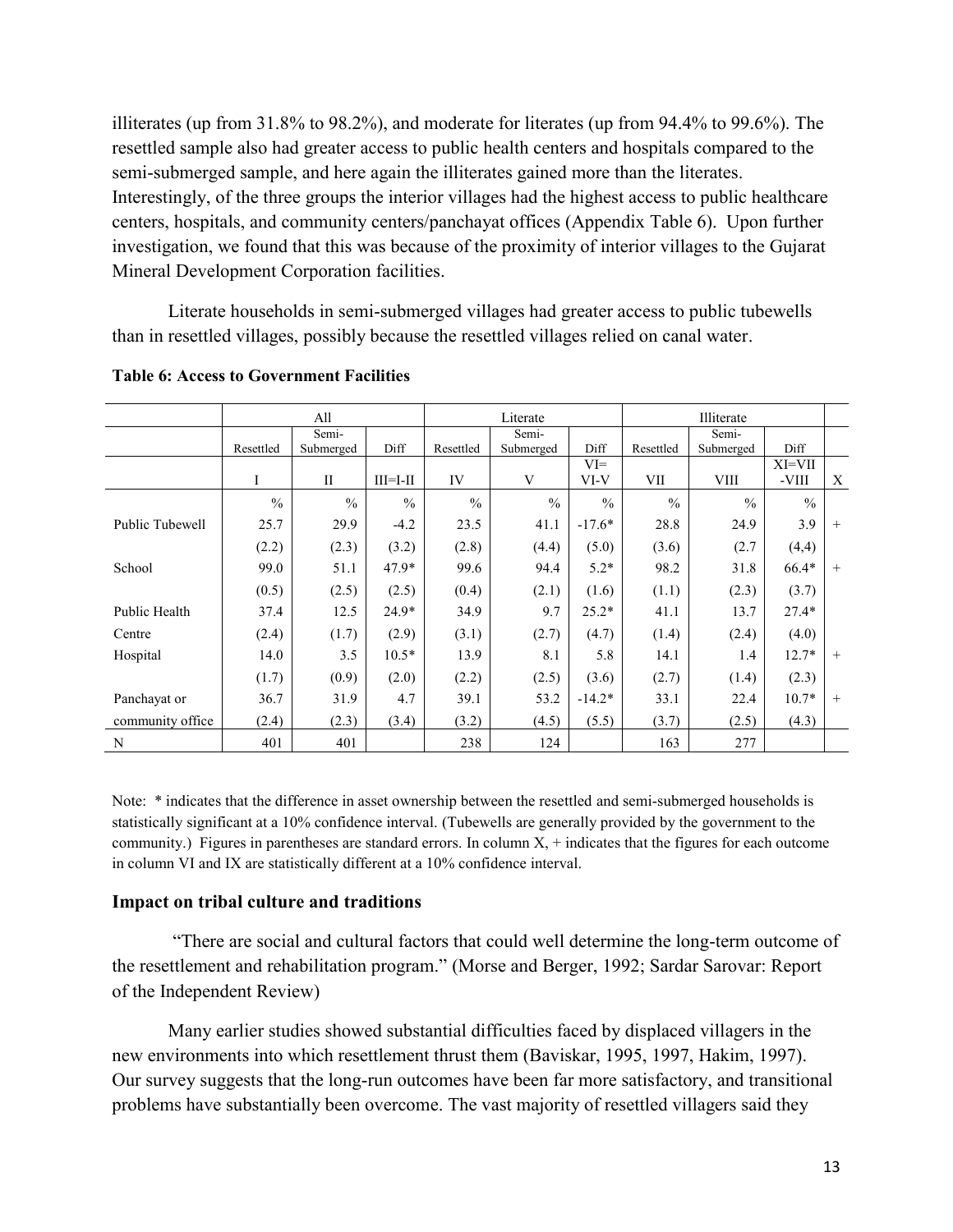were able to adjust to new conditions within a few years, had harmonious relations with the higher-caste folk in the new villages where they were relocated, and had not suffered discrimination or hostility (Table 7). A minority disagreed, so there were differing opinions. More tribals than not agreed with the proposition "At times we feel that we have been socially cut-off and uprooted after moving out of the dam affected area." In one-on-one interviews with the researchers, the resettled tribals mentioned that the first two years after resettlement were often difficult because they had to learn new techniques of growing crops like paddy. But within one or two years, they learned the techniques from local neighbors, in particular from local landless laborers, and which they applied to get better yields. Their transition period to modern agriculture was short and relatively smooth, contrary to the dismal predictions of critics (see section on qualitative study).

What was the impact of resettlement on the religious practices, customs and rituals of the ousted families? Our survey results show that, three decades after resettlement, 60% of the oustee families said that rehabilitation had no effect on their religious practices, 56% said their traditional customs and rituals have remained unaffected. A majority, 58%, said that there was no change in their social status, suggesting that they had not been forced down the social ladder by upper castes in the host villages where they were resettled. A significant minority (22%) disagreed (Table 7).

Earlier researchers reported damaging impacts of resettlement on religious practices, traditional customs and social status (see studies in Dr ze et al., 1997). They focused on transitional impacts, whereas our research shows that long-term outcomes were far more favorable. Consider the following passage from a book review of a 1997 book containing papers on the Narmada resettlement by distinguished academics and activists. "The evidence provided by several papers suggests that the existing experience of rehabilitation has almost entirely been an unhappy one… All these studies show that there are a wide variety of benefits that cannot be replaced in the new sites to which people are shifted-e.g., a sense of community, which concretely manifests itself in mutual labor arrangements; loss of access to common property resources (forests, grazing grounds, rivers); and loss of encroached land which often formed a major portion of land cultivated as against the land to which people had legal title. Other common issues highlighted are changes in the status of women, even as their daily tasks like grinding may become easier; increasing monetization and tenuous relations to "host" villages." (p. 230, Sundar, 1999).

The problem with this analysis is that it focuses entirely on losses from change while saying absolutely nothing on the gains. Indeed, this book review ignores even those chapters in the book that show resettlement in a more favorable light. Likewise, many other critics seem to attach little or no importance to the fact that forest tribals have far less access to schools, healthcare, roads, electricity, jobs, and the many comforts of modern life. Vidyut Joshi, one of the authors in the book, emphasizes that to say tribals are different and must not be disturbed is to deny them the right to development.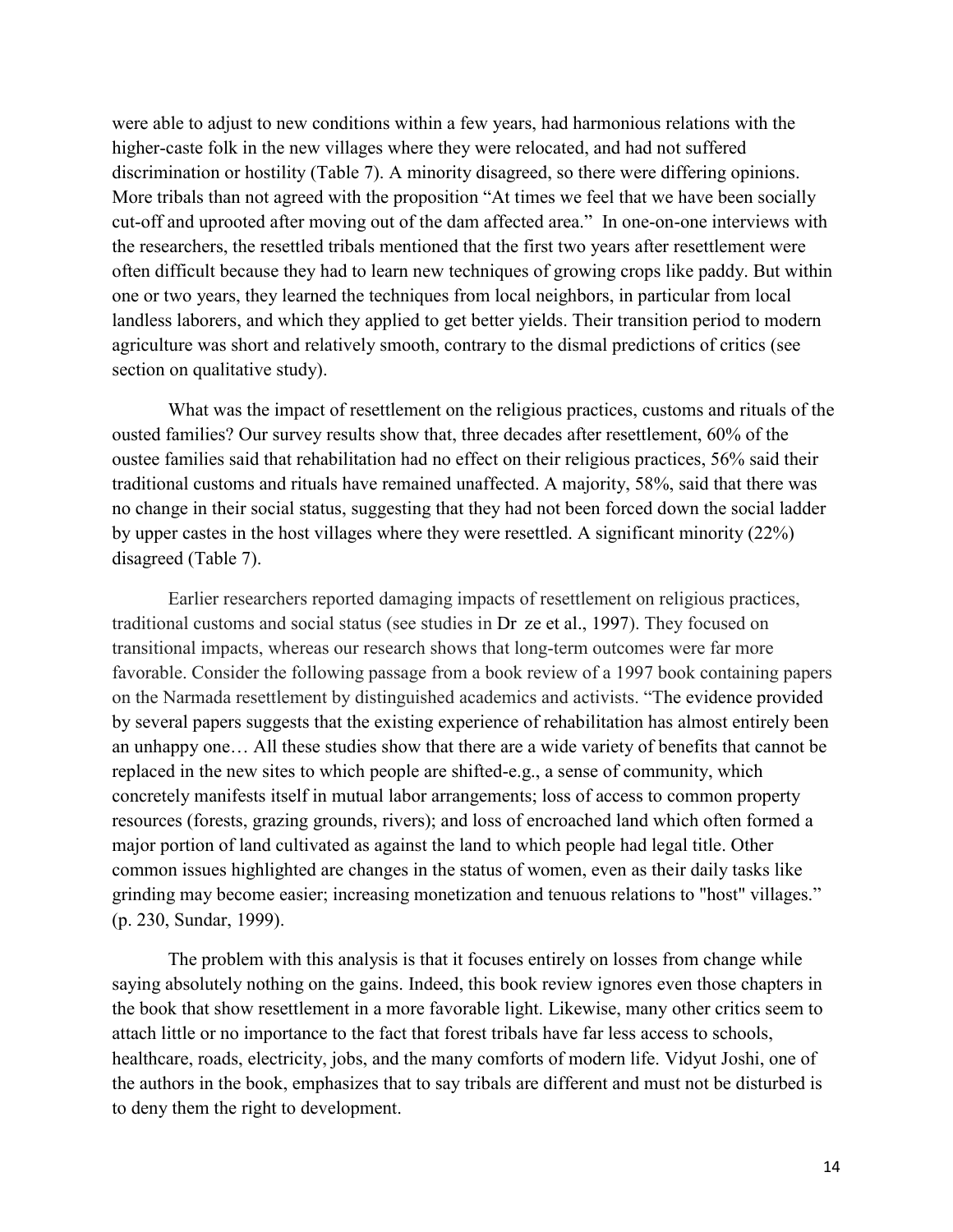|                                                            |               | <b>Neither</b>   |                 |
|------------------------------------------------------------|---------------|------------------|-----------------|
|                                                            |               | <b>Agree nor</b> |                 |
|                                                            | Agree         | <b>Disagree</b>  | <b>Disagree</b> |
|                                                            |               |                  |                 |
|                                                            | $\frac{0}{0}$ | $\frac{0}{0}$    | $\frac{0}{0}$   |
| There is no change in our religious practices after        |               |                  |                 |
| rehabilitation                                             | 60            | 20               | 19              |
| There was no change in the traditional customs and rituals |               |                  |                 |
| after rehabilitation                                       | 56            | 21               | 21              |
| There is no change in our rituals and practices after      |               |                  |                 |
| rehabilitation                                             | 58            | 20               | 22              |
| We have adjusted well in this new village and face no      |               |                  |                 |
| discrimination from the villagers                          | 57            | 19               | 24              |
| Our attire has changed after resettlement and we prefer it | 52            | 25               | 22              |
| Inter-caste marriages have gone up                         | 51            | 20               | 28              |
| There has been an increase in dowry in marriages           | 44            | 20               | 36              |
| We are now allowed to pursue an economic activity apart    |               |                  |                 |
| from doing household chores                                | 61            | 25               | 14              |
| At times we feel that we have been socially cut-off and    |               |                  |                 |
| uprooted after moving out of the dam affected area         | 44            | 39               | 17              |
| There is no change in our Social Status                    | 58            | 19               | 22              |
| Our household income and oportunities of employment        |               |                  |                 |
| have improved substantially after moving out of the dam    |               |                  |                 |
| affected area                                              | 48            | 25               | 27              |

## Table 7: Social Impact: Views of the Resettled

Views on the social impact of resettlement were statistically the same among young and old respondents, but varied significantly by literacy levels of the respondent (Appendix Table 7). The literate respondents were more likely to agree (and less likely to disagree) that their religious practices, traditional customs and rituals were unaffected after resettlement. They were also less likely to agree that inter-caste marriages and dowry increased after resettlement.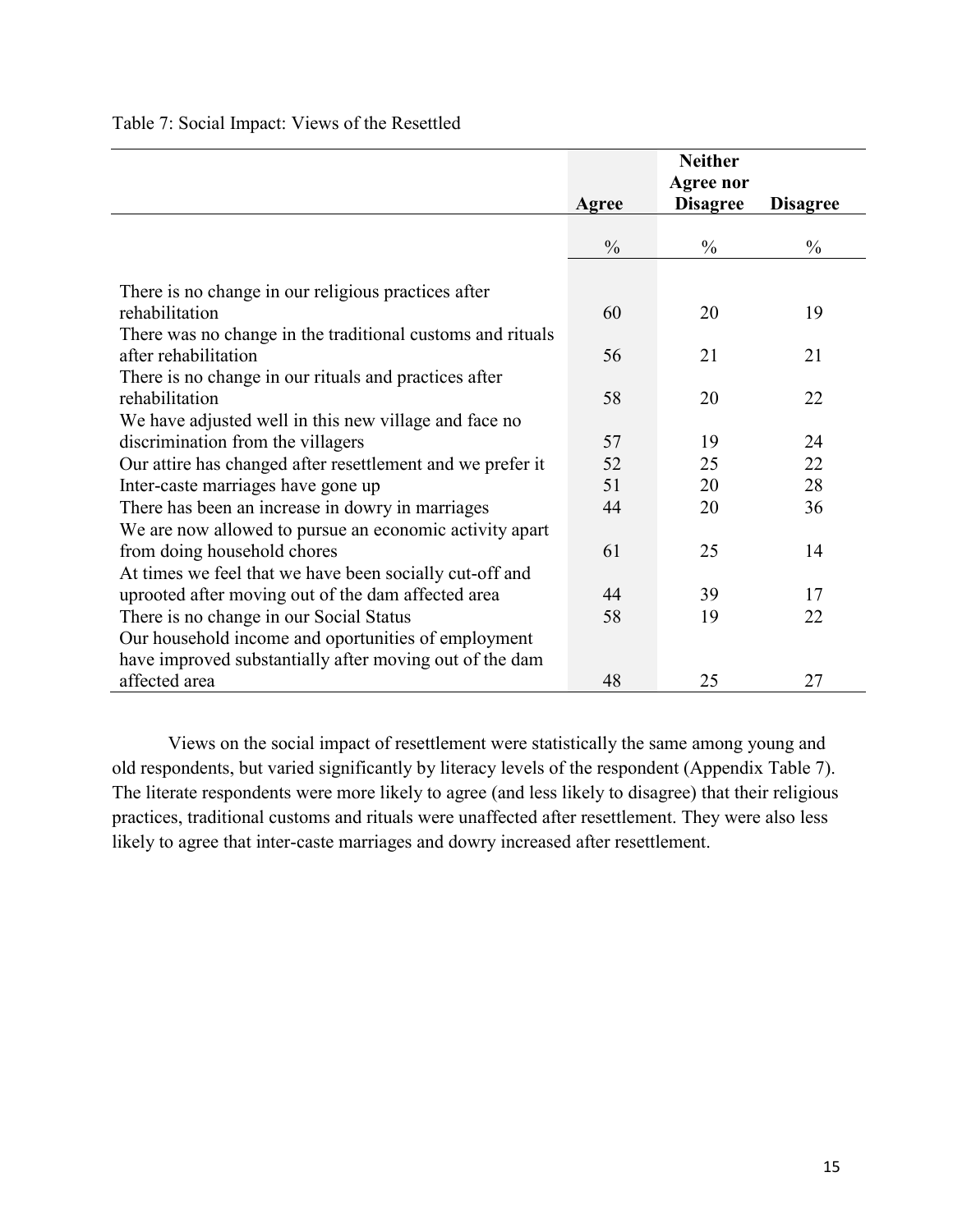#### **Given a choice, would they like to go back?**

The resettled villagers were asked whether, given the choice, they would prefer to go back to their old villages with the same land they had earlier (Table 8). A majority (54%) said they would like to go back. This shows that material possessions are not the only criteria for location preference: nostalgia and attachment to the land of ancestors and sacred forest sites can be more important. Activists may argue that the main reason for wanting to return is access to forest resources (grazing, fruit, herbs, firewood), but our data show that in material terms those in the forest are worse off, so those who want to go back probably have non-material priorities. The semi-evacuated and interior villagers were asked whether, given the option of getting the resettlement compensation package, they would like to move. In the semi-evacuated areas, 31% wanted to move, 53% wanted to stay, and the rest gave no opinion. Those wanting to move were more likely to be young (under 40). In the interior areas, a majority (52%) wanted to move, 35% wanted to stay and 13% voiced no opinion. In the interior villages, those wanting to move were more likely to be older (over 40). Clearly significant proportions of tribal groups, and in some cases a majority, want to leave the forests and join the mainstream.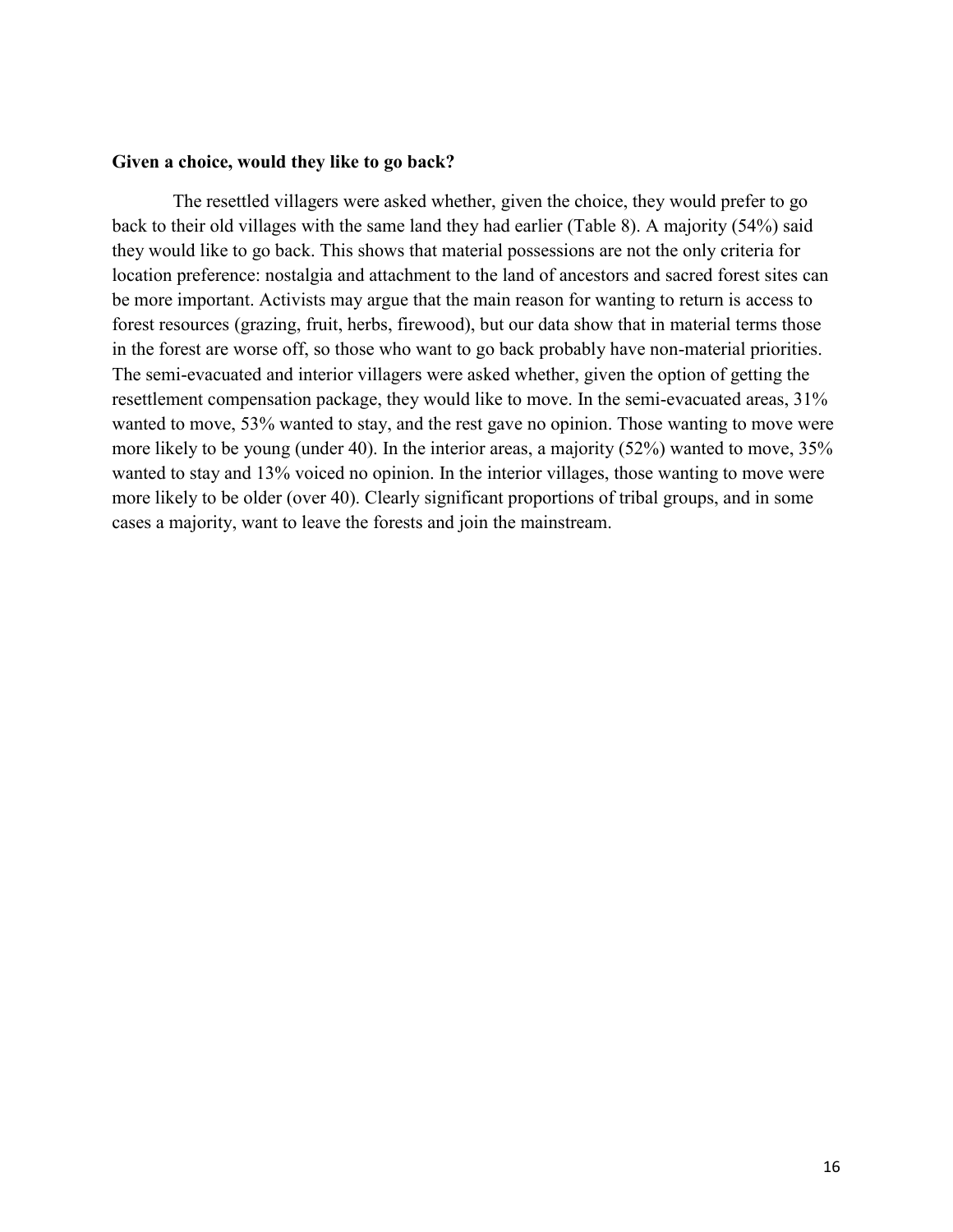#### **Table 8: Given a choice….**

|                                                                                                                                                                                                                              |       | All            |                 |       | $<$ 40 years   |                 |       | $>40$ years    |                 |
|------------------------------------------------------------------------------------------------------------------------------------------------------------------------------------------------------------------------------|-------|----------------|-----------------|-------|----------------|-----------------|-------|----------------|-----------------|
|                                                                                                                                                                                                                              | Agree | <b>Neither</b> | <b>Disagree</b> | Agree | <b>Neither</b> | <b>Disagree</b> | Agree | <b>Neither</b> | <b>Disagree</b> |
|                                                                                                                                                                                                                              | Yes   | No             |                 |       |                |                 |       |                |                 |
| <b>Resettled villagers</b><br>If the government offers the exact<br>amount of land you had earlier in the<br>higher un-submerged part of your old<br>village in exchange for the land you<br>have today, you will accept it. | 54    | 15             | 30              | 53    | 18             | 28              | 56    | 14             | 32              |
| Semi-submerged<br>I would be willing to give up my<br>land, livestock and accept the<br>government's rehabilitation package<br>today                                                                                         | 31    | 16             | 53              | 36    | 15             | 50              | 26    | 18             | 56              |
| We think that we would have been<br>economically better off if we had<br>been rehabilitated                                                                                                                                  | 31    | 17             | 52              | 37    | 15             | 48              | 26    | 18             | 55              |
| <b>Interior Villagers</b><br>I would be willing to give up my<br>land, livestock and accept the<br>government's rehabilitation package<br>today                                                                              | 52    | 13             | 35              | 42    | 15             | 43              | 59    | 11             | 30              |
| We think that we would have been<br>economically better off if we had<br>been rehabilitated                                                                                                                                  | 54    | 11             | 36              | 47    | 12             | 41              | 58    | 10             | 31              |

Note: Due to rounding off errors, some of the row categories do not add to 100. 'Neither' category also includes those who did not express any opinion.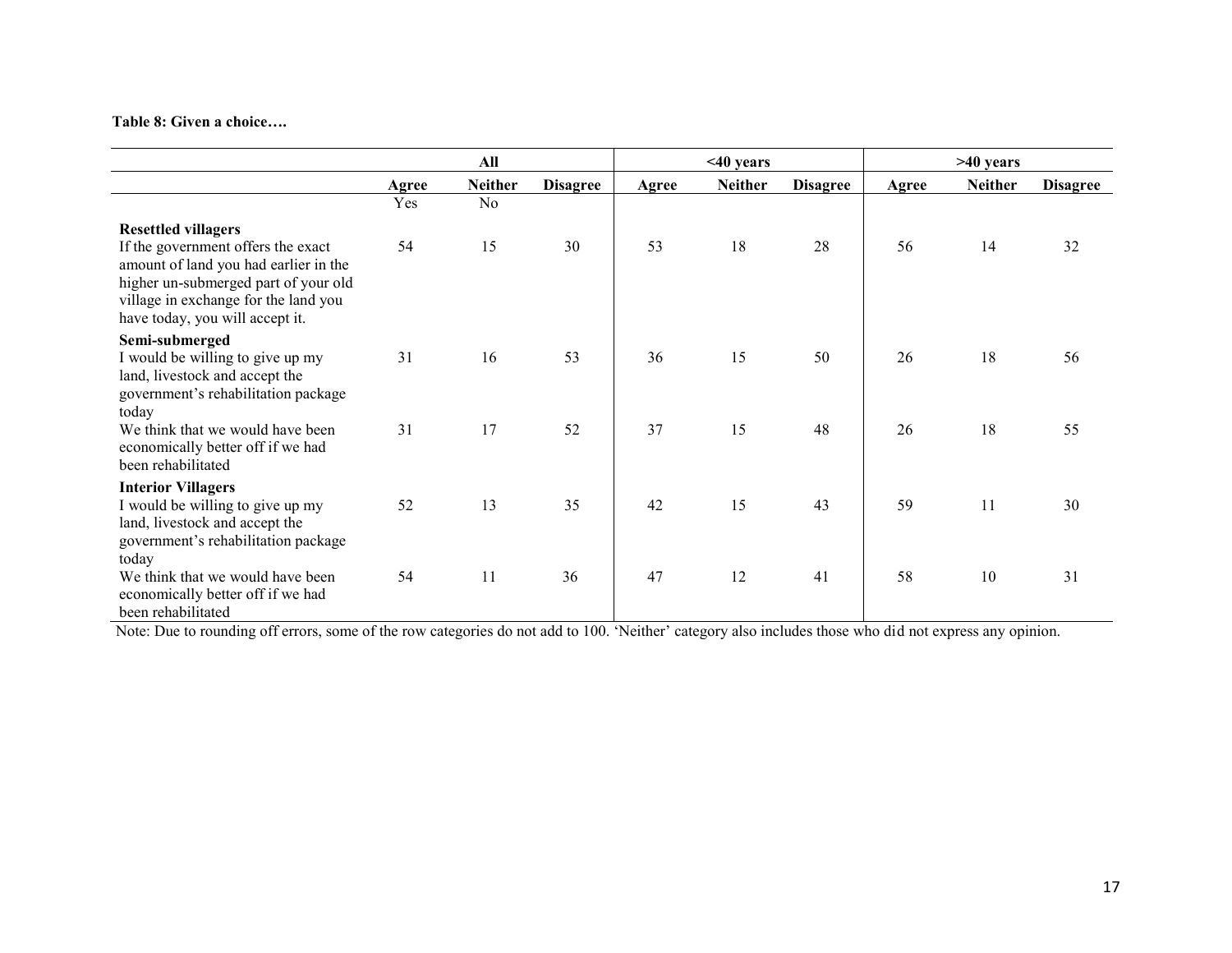### **Qualitative Study**

In town hall meetings and detailed interviews, resettled families painted a rosier picture of the impact of resettlement than revealed in the quantitative survey. The resettled villages were better connected than the original villages and had better facilities including schools, hospitals, banks, electricity and water.

While response varied across villages, the qualitative report describes the opportunities and constraints as follows: "There appear to be far better facilities in the treatment group villages than in the earlier villages. Often support network was present as people belonged to the same community. Education and livelihood opportunities were better. Girls could also study and learn to use computers. Both boys and girls went to college and literacy rate went up in most villages. There were better livelihood opportunities as well**.** Good milk output was another common output which was sold to the local dairy. Farming income doubled in most resettled areas because of fertile land and availability of irrigation facilities." (Das, 2017).

"While most people had a better standard of living, a few missed the access they had to the nearby forest in their original place of settlement. Be it agricultural land, wood, fodder, natural resources for them and also grazing fields for their cattle." (Das, 2017).

Possibly the qualitative study was able to capture certain aspects of living that survey interviews missed. We believe the difference may also reflect the fact that respondents were more out-spoken and candid in one-on-one interviews and surveys conducted in privacy than in town hall meetings in the presence of other members of their community as well as NGO representatives.

#### **Complaints**

In one-on-one interviews, many resettled villagers had a variety of complaints. Government officials said the complaints cover approximately 7 percent of the oustees. The biggest grievance was that of men who were below the age of 18 in the cut-off year of resettlement, and so got no land whereas their older brothers and fathers got five acres each. Those who complain about not receiving land on account of the 18+ cut-off, believe that if they had remained in the jungle, they would have been able to capture enough land to meet their need for cultivation. Many said they had not gotten jobs as promised. Some complained that they did not get grazing land for their animals and some complained about water and land quality problems.

Most resettled tribals mentioned that they appreciate the ease of tribal life, and still remember the stress of leaving their ancestral lands. Nostalgia about the life left behind, including access to forest resources, continues to linger.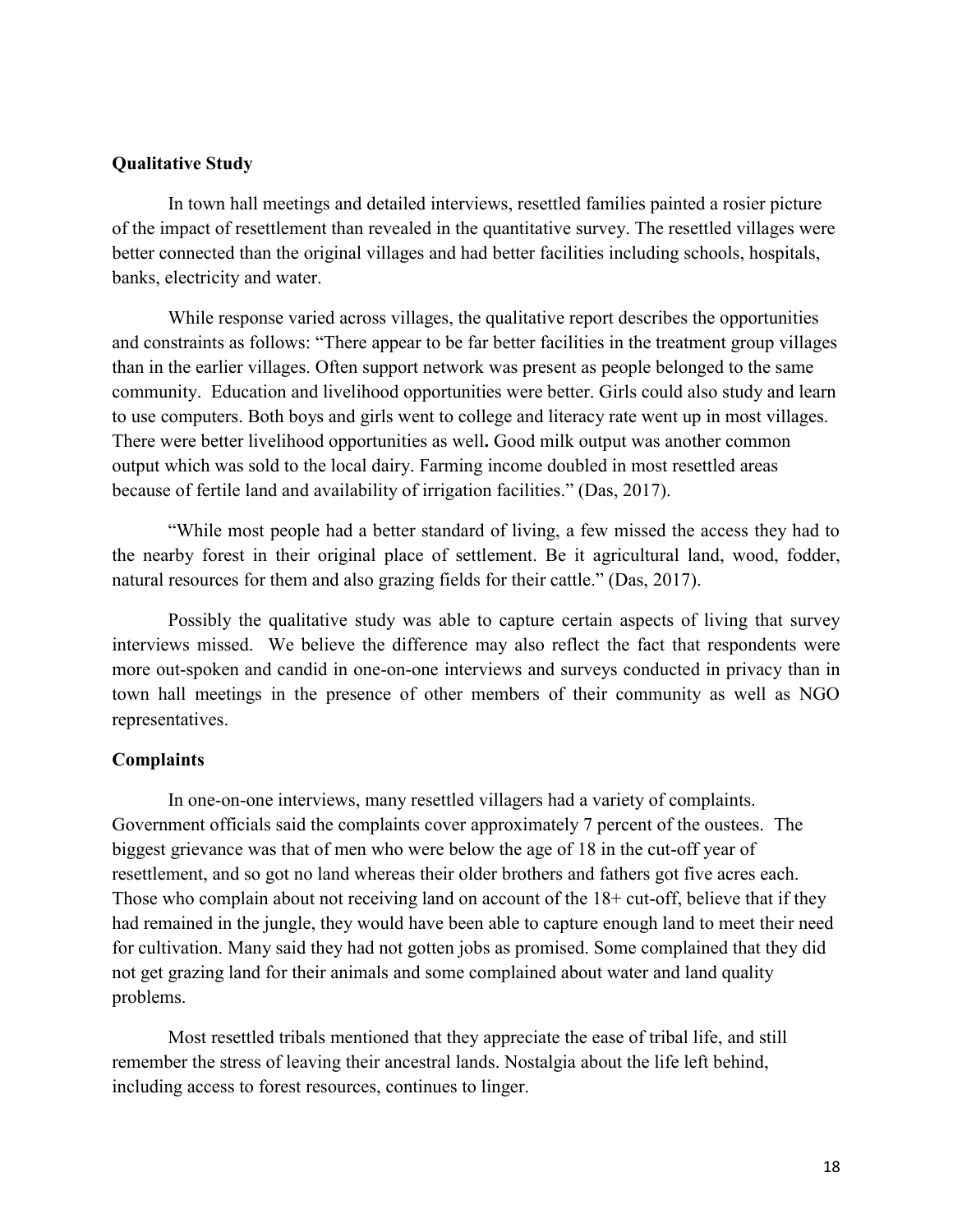Our study is limited to resettlement of Gujarat oustees. It does not cover resettlement of oustees from Maharashtra of Madhya Pradesh (numbering approximately 4,000 and 38,000 families respectively), who were mostly resettled in their own states (though a limited number opted to be resettled in Gujarat). According to most reports, Gujarat has been more successful in resettlement than the other two states. Agitations of dissatisfied tribals from all three states are still continuing three decades after displacement.

We restricted our study to project affected families in Gujarat for several reasons. First, we had budget constraints. Second, it made sense to focus on the claims of the state that was reputed to have done best. Third, comparable groups (to test the counterfactual) were easily available in Gujarat.

#### **Conclusion**

Our study has three major conclusions. First, Gujarat has demonstrated that it is entirely possible to implement rehabilitation packages that leave the oustees substantially better off in material terms. The dire predictions of anti-dam activists were hugely exaggerated. Despite many grievances of the oustees and shortcomings in implementation, the Gujarat government has, overall, ensured higher living standards for oustees. This sets an example for other states, whose performance has sometimes been terrible.

Second, the study disproves the claim of activists (and the Morse Commission report) that tribals have such a different ethos and lifestyle that they will be devastated and impoverished if shifted to mainstream villages. Ownership of cellphones, bank accounts, and Aadhar cards is close to universal in the resettled villages. Our survey documents that tribals have adjusted and prospered. Far from losing their land to the Patels (land owning caste), as predicted by the Morse Committee and several activists, a number of oustees have leased land from the Patels to expand their cultivated area. The argument that the tribals will not be able to transition from subsistence agriculture to commercial cropping has also been disproved by our survey. More than half the respondents in our resettled sample grew cash crops and a vast majority (close to 90%) used pesticides or chemical fertilizers.

Third, any blanket statement about the ethos and attitudes of tribals is unwarranted---they exhibit a wide spectrum of views on changes after resettlement, and whether they would prefer the forest or the mainstream. While the thesis that tribals should be protected from modernization looks weak, the willingness of over half the resettled villagers to return to their old forest habitat, despite being materially better off, shows that forced resettlement places considerable stress on oustees, so great care is needed to design rehabilitation packages that alleviate the economic and social stress.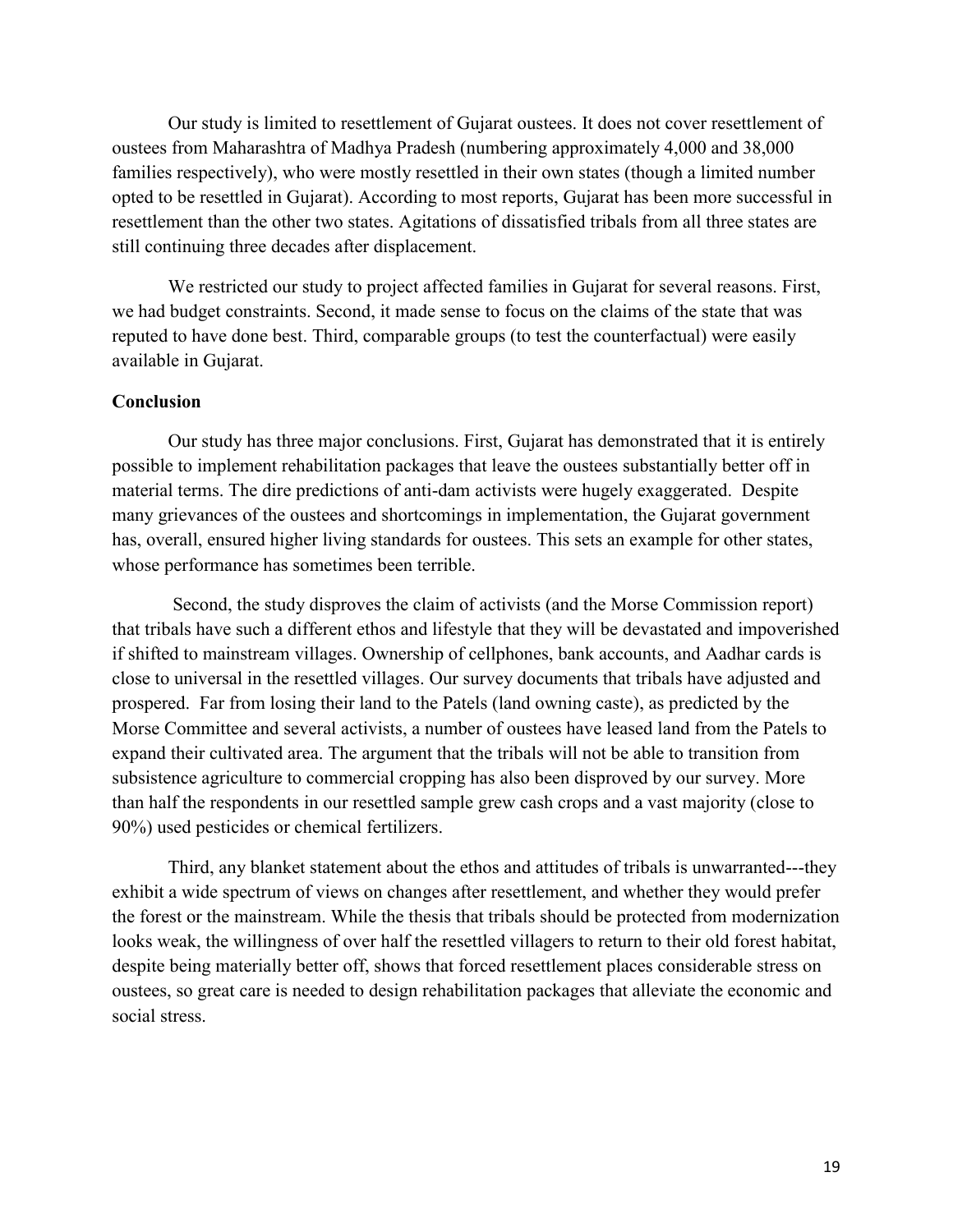## References

Alvares, Claude and Ramesh Billorey. 1987. Damming The Narmada India Greatest Planned Environmental Disaster, ePub eBook

Baviskar, Amita. 1995. In the Belly of the River: Tribal Conflicts over Development in the Narmada Valley. Delhi: Oxford University Press.

Baviskar, Amita. 1997. "Displacement and the Bhilala Tribals of the Narmada Valley" in The Dam and the Nation: Displacement and Resettlement in the Narmada Valley". Eds. Dr ze, Jean, Meera Samson, and Satyajit Singh.

Bhatia, Bela. 1997. "Forced Evictions in the Narmada Valley" in The Dam and the Nation: Displacement and Resettlement in the Narmada Valley". Eds. Dr ze, Jean, Meera Samson, and Satyajit Singh.

Das Udita. 2017. "Qualitative report on impact assessment of resettlement and rehabilitation initiatives of Sardar Sarovar project on families affected in Gujarat." Karvy Insights Report.

Hakim, Roxanne. 1997. "Resettlement and Rehabilitation in the Context of 'Vasava' culture" in The Dam and the Nation: Displacement and Resettlement in the Narmada Valley". Eds. Dr ze, Jean, Meera Samson, and Satyajit Singh.

Joshi, Vidyut. "Rehabilitation in the Narmada Valley: Human Rights and National Policy Issues" in The Dam and the Nation: Displacement and Resettlement in the Narmada Valley". Eds. Dr ze, Jean, Meera Samson, and Satyajit Singh.

Morse, Bradford and Thomas Berger. 1992. "Sardar Sarovar: Report of the Independent Review", Ottawa: Resource Futures International inc.

Patkar, Medha. 2017. "Discourse on Development, Displacement and Human Rights Cocerns. A discourse", Public Lecture on the occasion of the Golden Jubilee Celebrations of the Department of Social Work, Jamia Millia Islamia.

[https://video.search.yahoo.com/yhs/search?fr=yhs-adk-adk\\_sbnt&hsimp=yhs](https://video.search.yahoo.com/yhs/search?fr=yhs-adk-adk_sbnt&hsimp=yhs-adk_sbnt&hspart=adk&p=medha+patkar+on+tribals+and+narmada#id=3&vid=0e6a1d6354f8fcad90fb089cd603b252&action=view)adk sbnt&hspart=adk&p=medha+patkar+on+tribals+and+narmada#id=3&vid=0e6a1d6354f8fca [d90fb089cd603b252&action=view](https://video.search.yahoo.com/yhs/search?fr=yhs-adk-adk_sbnt&hsimp=yhs-adk_sbnt&hspart=adk&p=medha+patkar+on+tribals+and+narmada#id=3&vid=0e6a1d6354f8fcad90fb089cd603b252&action=view) (downloaded September 17, 2017).

Medha Patkar. 1995. (in conversation with Smithu Kothari. The Struggle for Participation and Justice: a Historical Narrative. Chapter in William F Fisher (eds) Towards Sustainable Development: Struggling over India's Narmada River. M.E.Sharpe Publishers. pp 157-178.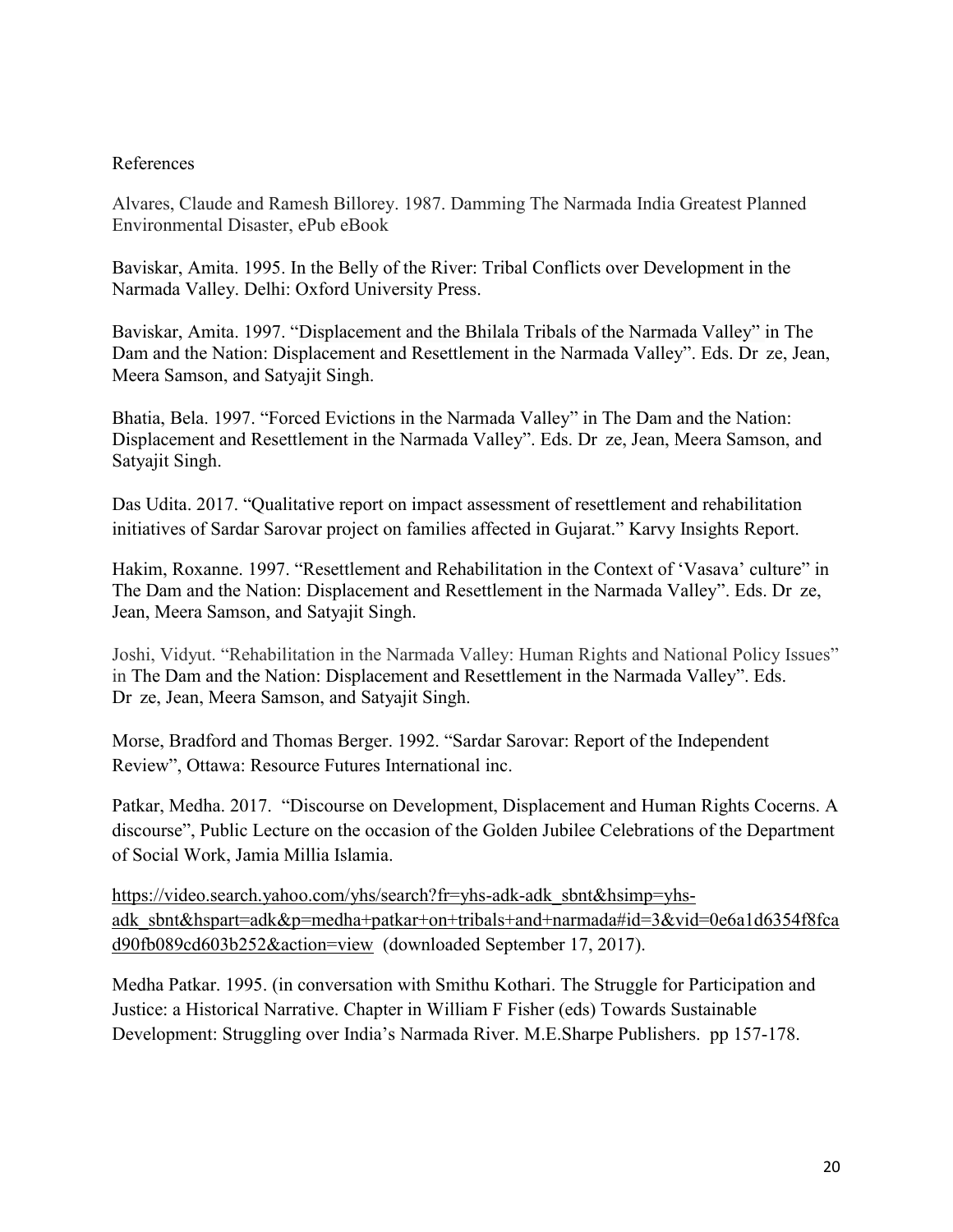Sunder, Nandini. Book Review: The Dam and the Nation: Displacement and Resettlement in the Narmada Valley. The Journal of Asian Studies, Vol. 58, No. 1 (Feb., 1999), pp. 229-230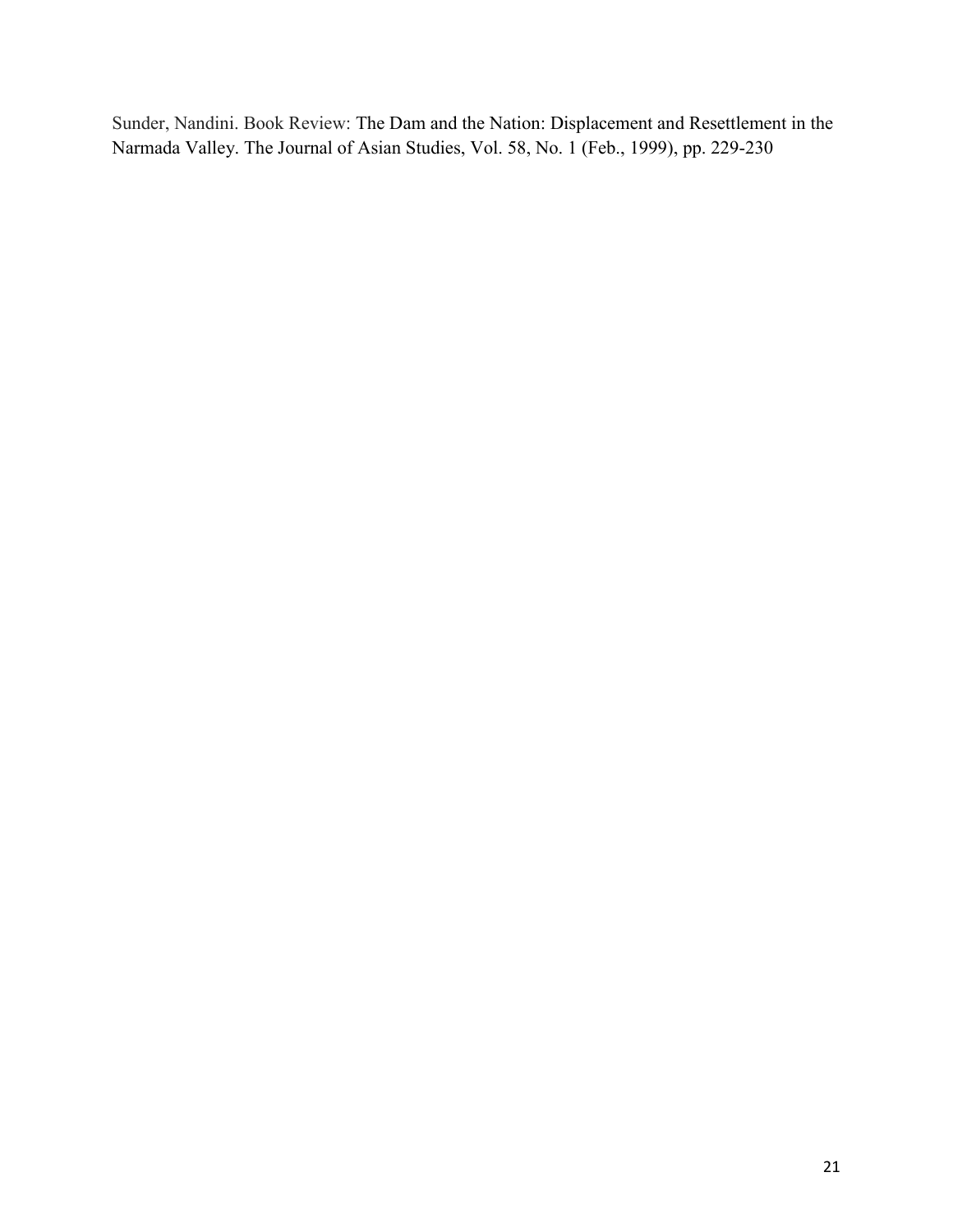## **Appendix Table 1: Asset Ownership**

|                     | Resettled     | <b>Interior Villages</b> |
|---------------------|---------------|--------------------------|
|                     | $\frac{0}{0}$ | $\frac{0}{0}$            |
| <b>Bicycles</b>     | 65.0          | 48.0*                    |
|                     | (2.4)         | (2.5)                    |
| Two-wheelers        | 61.0          | $46.0*$                  |
|                     | (2.4)         | (2.5)                    |
| Four-wheelers       | 2.0           | $0.0*$                   |
|                     | (0.7)         | (0.0)                    |
| Radio/tape-recorder | 10.0          | 7.7%                     |
|                     | (1.5)         | (1.3)                    |
| TV-Black/white      | 7.7           | $4.7*$                   |
|                     | (1.3)         | (1.1)                    |
| TV-Color            | 38.7          | 35.8                     |
|                     | (2.4)         | (2.4)                    |
| Cable Connection    | 24.4          | 19.4*                    |
|                     | (2.1)         | (2.0)                    |
| Refrigerator        | 15.5          | $20.9*$                  |
|                     | (1.8)         | (2.0)                    |
| Gas Connection      | 23.9          | 18.7*                    |
|                     | (2.1)         | (1.9)                    |
| Sewing Machine      | 7.2           | 5.5                      |
|                     | (1.3)         | (1.1)                    |
| Mobile Phone        | 87.8          | 74.6*                    |
|                     | (1.6)         | (2.2)                    |
| Bank account        | 95.5          | 96.3                     |
|                     | (1.0)         | (0.9)                    |
| N                   | 401           | 402                      |

Note: \* indicates that the difference in asset ownership between the resettled and interior households is statistically significant at a 10% confidence interval. Figures in parentheses are standard errors.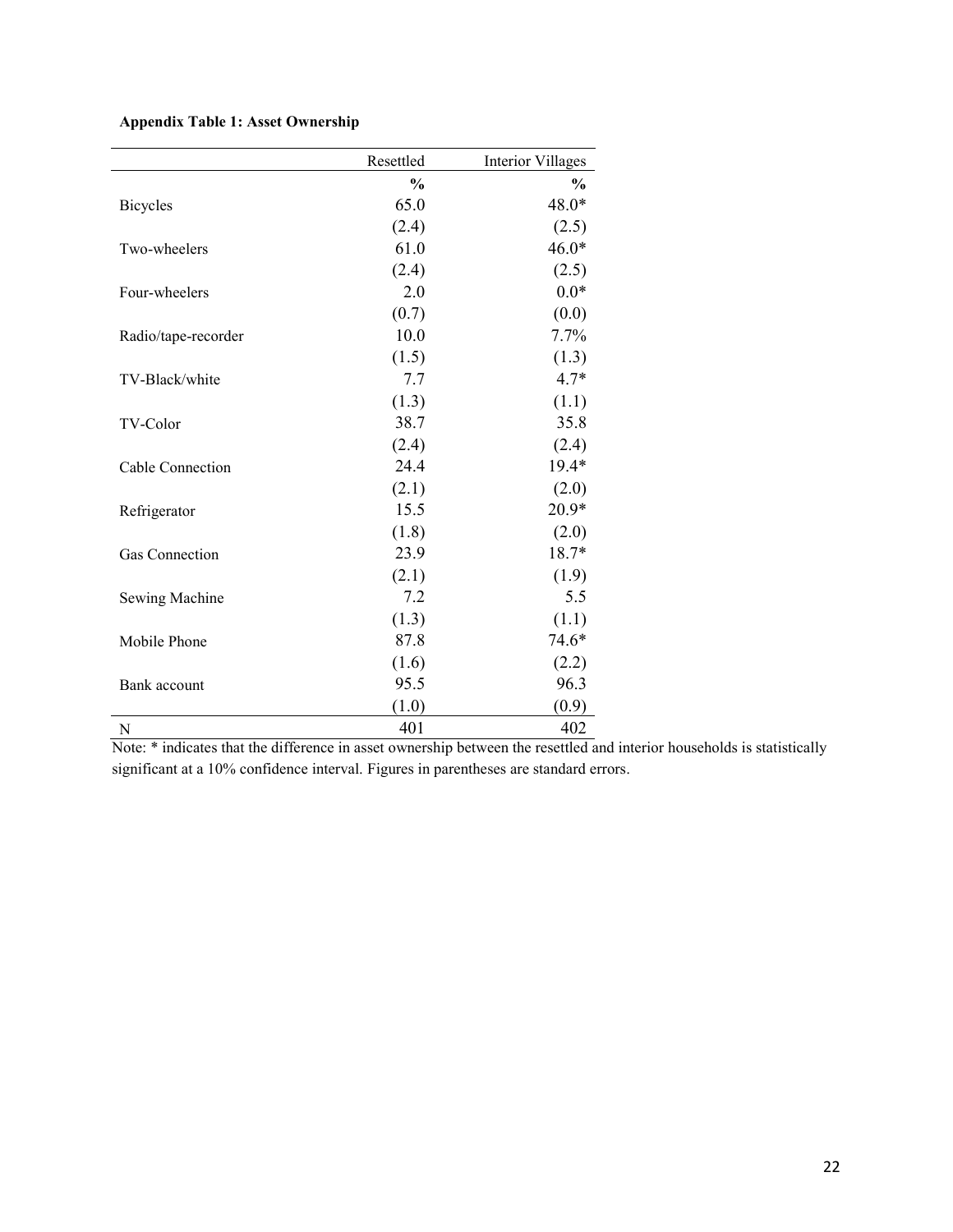## **Appendix Table 2: Housing Type**

|                      | Resettled | Interior      |
|----------------------|-----------|---------------|
| <b>Housing</b>       | $\%$      | $\frac{6}{9}$ |
| Mud/thatch Shanties  | 26.7      | $37.1*$       |
|                      | (2.2)     | (2.4)         |
| Semi-shanties        | 54.9      | 50.1          |
|                      | (2.5)     | (2.5)         |
| Brick/cement (pukka) | 18.5      | $12.7*$       |
|                      | (1.9)     | (1.7)         |
| Have electricity     | 94.5      | 93.0          |
|                      | (1.1)     | (1.3)         |
| Running water        | 46.4      | $65.2*$       |
|                      | (2.5)     | (2.4)         |
| Drinking water       | 45.1      | $67.4*$       |
|                      | (2.5)     | (2.3)         |
| N                    | 401       | 402           |

Note: \* indicates that the difference in housing type (and other outcomes) between the resettled and interior households is statistically significant at a 10% confidence interval. Figures in parentheses are standard errors.

#### **Appendix Table 3: Occupation of the respondent**

|                                   | Resettled     | Interior      |
|-----------------------------------|---------------|---------------|
|                                   | $\frac{0}{0}$ | $\frac{0}{0}$ |
|                                   |               |               |
| Landowner - self cultivation      | 82.5          | 58.0*         |
|                                   | (1.9)         | (2.5)         |
| Landowner - tenant cultivation    | 2.7           | 1.2           |
|                                   | (0.8)         | (0.6)         |
| Agriculture Labor/marginal farmer | 4.0           | $21.6*$       |
|                                   | (1.0)         | (2.1)         |
| Labor-non-agriculture             | 1.2           | $6.7*$        |
|                                   | (0.6)         | (1.2)         |
| Other                             | 1.2           | 1.0           |
|                                   | (0.6)         | (0.5)         |
| N                                 | 401           | 402           |

Note: \* indicates that the difference in occupation between the resettled and interior households is statistically significant at a 10% confidence interval. Figures in parentheses are standard errors.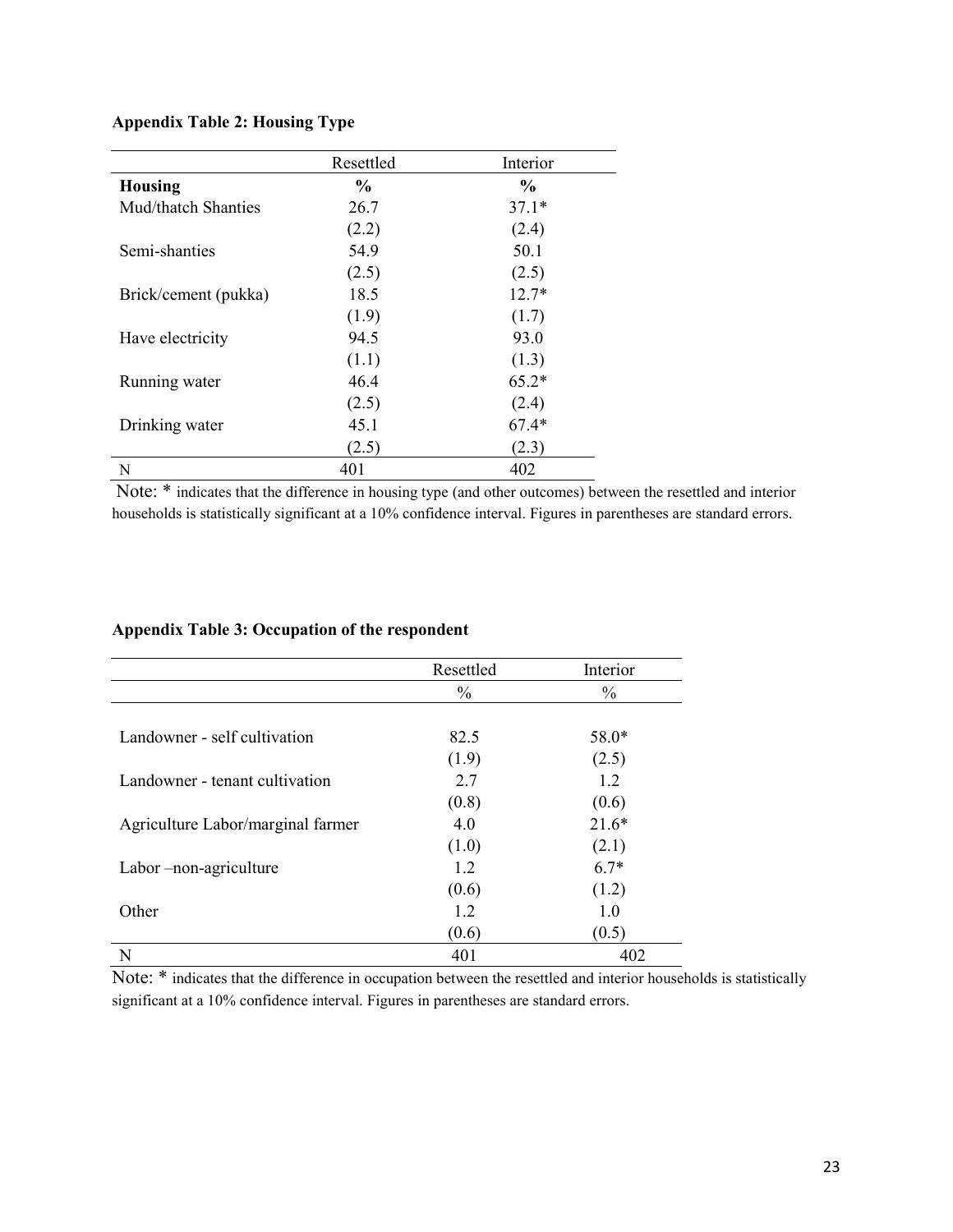|                           | Resettled     | Interior      |
|---------------------------|---------------|---------------|
|                           | $\frac{0}{0}$ | $\frac{0}{0}$ |
| <b>Cropping Pattern</b>   |               |               |
| Toor                      | 77.1          | $60.0*$       |
|                           | (2.1)         | (2.4)         |
| Bajra                     | 10.2          | 14.7*         |
|                           | (1.5)         | (1.8)         |
| Jawar                     | 15.2          | $40.0*$       |
|                           | (1.8)         | (2.4)         |
| Makkai/Corn               | 76.3          | 66.9*         |
|                           | (2.1)         | (2.3)         |
| Rice                      | 20.0          | $14.4*$       |
|                           | (2.0)         | (1.8)         |
| Wheat                     | 3.0           | 3.0           |
|                           | (0.9)         | (0.8)         |
| Cotton                    | 54.4          | 44.8*         |
|                           | (2.5)         | (2.5)         |
| <b>Purchase of Inputs</b> |               |               |
| Pesticides/Insecticides   | 93.0          | $85.3*$       |
|                           | (1.3)         | (1.8)         |
| Fertilizers               | 86.0          | $78.1*$       |
|                           | (1.7)         | (2.1)         |
| Manure                    | 84.0          | 78.9*         |
|                           | (1.8)         | (2.0)         |
| Equipment                 |               |               |
| Tractor                   | 6.0           | $2.5*$        |
|                           | (1.2)         | (0.8)         |
| Thresher                  | 3.5           | $0.5*$        |
|                           | (0.9)         | (0.4)         |
| Pump/private tube well    | 16.0          | $11.4*$       |
|                           | (1.8)         | (1.6)         |
| N                         | 401           | 402           |

## **Appendix Table 4: Agricultural Practices**

Note: \* indicates that the difference in agricultural practices between the resettled and interior households is statistically significant at a 10% confidence interval. Figures in parentheses are standard errors.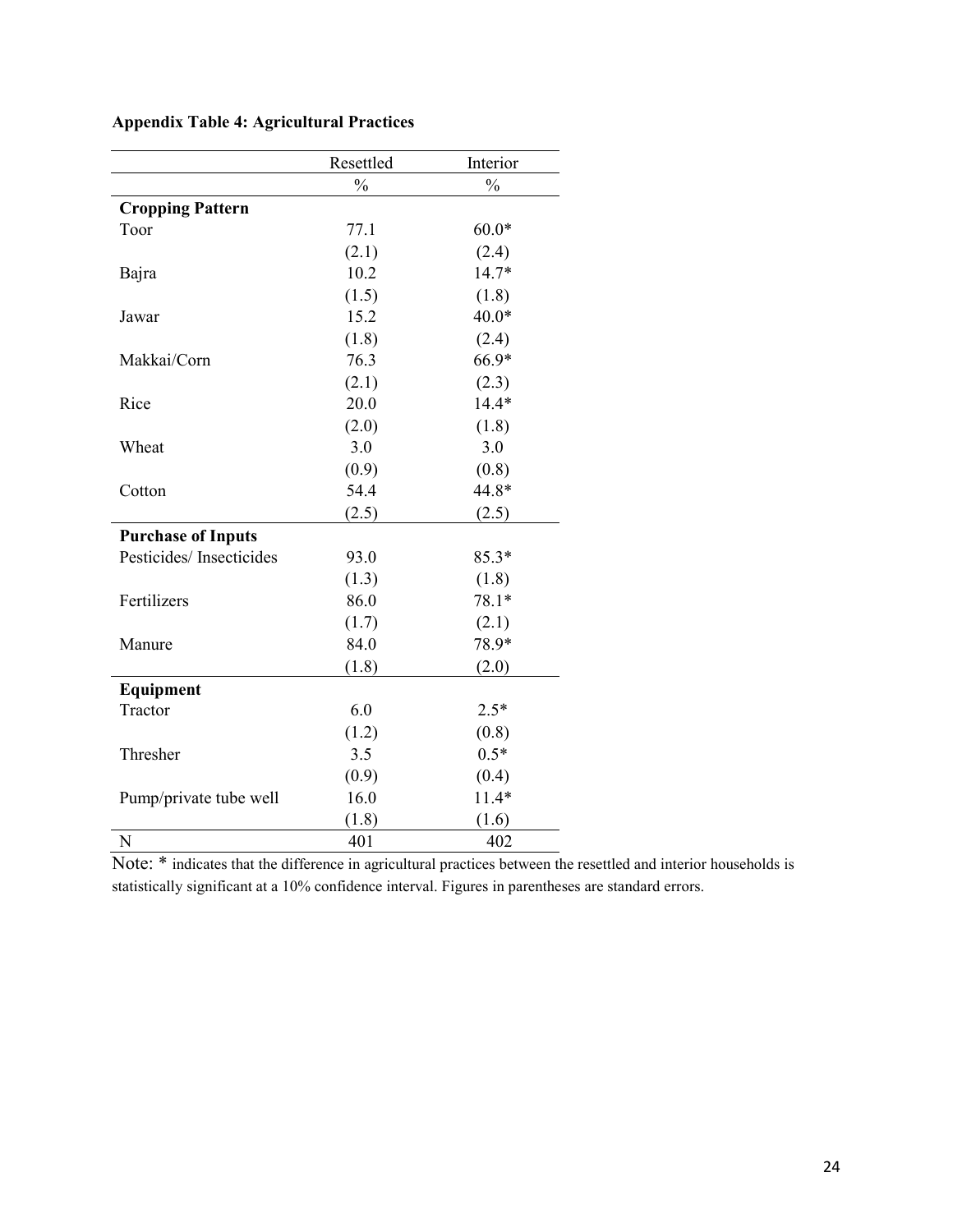#### **Appendix Table 5: Animal Husbandry**

|                 | Resettled     | Interior      |
|-----------------|---------------|---------------|
|                 | $\frac{0}{0}$ | $\frac{0}{0}$ |
| Milch animals   | 74.1          | 58.7*         |
|                 | (2.2)         | (2.5)         |
| <b>Bullocks</b> | 59.1          | 56.2          |
|                 | (2.5)         | (2.5)         |
| Sheep/goat      | 20.7          | 25.9          |
|                 | (2.0)         | (2.2)         |
| Poultry         | 8.7           | 12.9*         |
|                 | (1.4)         | (1.7)         |
| N               | 401           | 402           |

Note: \* indicates that the difference in ownership of animals between the resettled and interior households is statistically significant at a 10% confidence interval. Figures in parentheses are standard errors.

| Facilities                         | Resettled     | Interior      |  |
|------------------------------------|---------------|---------------|--|
|                                    | $\frac{0}{0}$ | $\frac{0}{0}$ |  |
| Public Tubewell                    | 25.7          | $46.0*$       |  |
|                                    | (2.2)         | (2.5)         |  |
| School                             | 99.0          | $76.9*$       |  |
|                                    | (0.5)         | (2.1)         |  |
| <b>Public Health Center</b>        | 37.4          | 40.8          |  |
|                                    | (2.4)         | (2.5)         |  |
| Hospital                           | 14.0          | $30.1*$       |  |
|                                    | (1.7)         | (2.3)         |  |
| Panchayat Office/ Community Center | 36.7          | 58.0*         |  |
|                                    | (2.4)         | (2.5)         |  |
| N                                  | 401           | 402           |  |

#### **Appendix Table 6: Access to Government Facilities**

Note: \* indicates that the difference in access to government facilities between the resettled and interior households is statistically significant at a 10% confidence interval. Figures in parentheses are standard errors. Tubewells are generally provided by the government to the community.